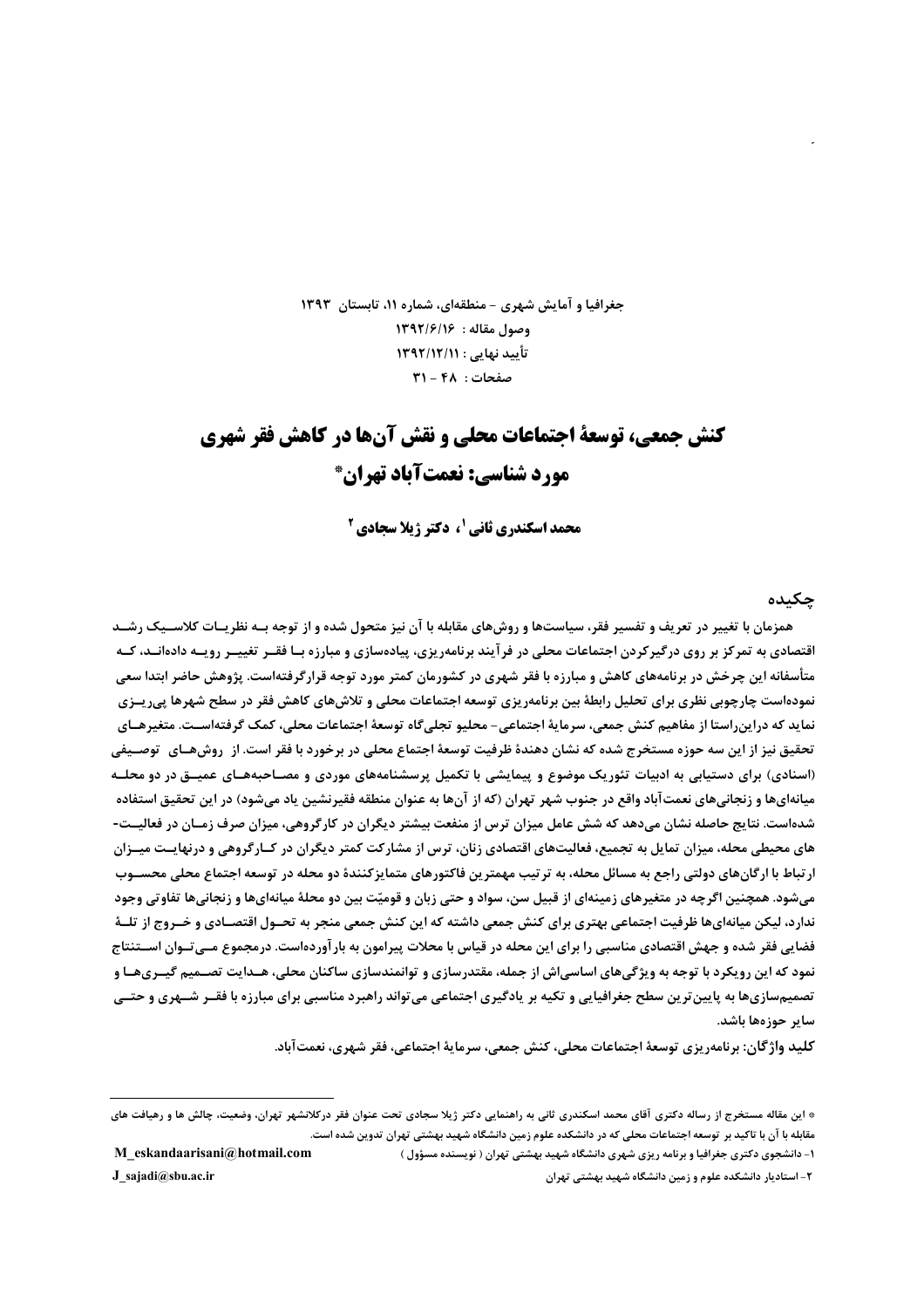درونیشان است کـه در آن فقـرا بـهعنـوان بـازیگران کلیدی در مفهـومسـازی فقـر، شناسـایی اولویـتهـا و کمک برای طراحی استراتژیهای محلبی کـاهش فقـر نقش پیداکرده و درک گستردهتری را از فقر حاصل Chambers 1997; Rakodi and Lloyd-) می نماید Jones 2002). این درک جدید از محرومیت اقتصادی و مسائل مربوط به نیازهای اساسی بشر، دسترســی بـه زیرساختها و خدمات و محرومیتهای اجتماعی فراتـر میرود. یکی از پیشفرضهای اصلی در دیـدگاه مـذبور این|ست که گروههای "فقیر" در سطح اجتماعات محلی (به عنوان مثال گروههای زنان، اسکان غیررسـمی و پـا اقلیتهای قومی) دارای سختیهـا، مشـكلات و منـافع مشترک هستند. این روش " مردم محور "کاهش فقـر نشان می،دهد که نه تنها فقرا به تلاشهای کاهش فقـر كمك مى كنند بلكه هم ظرفيت و هم منابع لازم براي انجام این کار دارد (Beard,2007:608). در این بین در کشـور مـا بـا گذشـت زمـان، ادبيـاتي در ضـرورت تمرکززدایی در رویـه و فراینـد برنامـهریـزی در حـال شکل گیری و تکامل است و این تغییر رویه در برخـورد با فقر شهری و برنامههای کاهش فقر نیز احساس می-شود، زیرا با گسترش شهرها و افزایش جمعیت و نیـز محدودبودن منابع شـهرها بـراي پاسـخ بـه توقعـات و نیازهای ناشی از تغییر سبک زندگی فقر شهری نیـز در حال گسترش است. نشانههای این پدیده را می توان در گسترش اسکان غیر رسمی، اقتصاد شهری دلال محـور و غیره در سطح شهرها به ویـژه کلانشـهرها مشـاهده-نمود. هرچند برنامههای فقرزدایی در ایران با توجه بـه حمایتهای ایـدئولوژیک و همزمـان بـا اولـین برنامـهٔ توسعه به صورت جدی پیگیری شد، به گونهای که بـه جرأت مي توان گفت در تمـام ايــن برنامــههـا، هــدف فقرزدایی جزء اولویت این برنامهها بوده و بدینترتیب سرمایه، وقت و انرژی زیادی صرف رفع بحران فقـر در کشور شدهاست ولي هنوز تلاشهـا جهـت حـل و يـا

شدت مورد استقبال قرارگرفته کـه در آن برنامـهريـزى محلـی و بـومی بـر برنامــهریـزی متمرکـز غلبــه دارد Pritchett & Woolcock, 2004; Ostrom, ) .(Chambers, 1997; Diamond, 2001; 1990; بطوری که، عمل و تئوری برنامهریزی روزبهروز توجهاش را به تمرکز برروی درگیـرکـردن اجتماعـات محلـى در فرایند برنامهریزی با تعـابیری همچـون برنامـه ریـزی غیرمتمرکز، اندکافزا و از پایین بـه بـالا افـزایش داده-است. گواه این ادعا، ازدیاد برنامههـای مـدیریت منـابع اجتماعات محلی، سیاستهای عدم تمرکز و دیدگاه-های مشارکتی در برنامهریزی، پیادهسازی و ارزیابی Agrawal and Gibson 2001; ) يروژەهيا، است ( - Manor 1999; Mansuri and Rao 2004). برايىن اساس در چند دههٔ اخیر، این الگوه مخاطبان گسترده و مختلفی در سطح گیتبی پیدا کرده و از آنجا کـه سازمانهاي بين|لمللي قدرتمندي چون بانک جهاني و UNDP و غيره از پـروژههـاي مبتنـي بـر ايــن الگــو حمایتهای جدیتری به عمل آوردهانـد، مؤسسـات و نهادهای به کارگیرندهٔ الگوهـا، مـدل مـذکور را ارتقـاء بخشیده و در بومیسازی آن گامهای موفقی برداشتند؛ بهطوری که امروزه انواع مدلهای توسعهای با تاکید بـر توسعهٔ اجتماعات محلی در حوزههای مختلـف اعـم از اجتماعی و فرهنگی، عمـران محلـی، محـیط زیسـت، اقتصادمحلي،آسيبها و همچنين در سطوح جغرافيايي متنوع شامل: روستاها، محلهها شهري و مانند آن شكل

در نيم قرن اخير، الگوهوارهٔ جديـدى از توسـعه بـه

همزمـان بــا ســاير حــوزههــا، تغييــر مشــابهاي در مطالعات و برنامههای کاهش فقر نیز رخ داده است. این تغییر با حرکت از سـمت اسـتراتژی بـالا بـه پـایین از درک، اندازهگیری فقر و گروههای ذینفع بـه سـمت مشارکت حداکثری و دیـدگاههای مبتنـی بـر اجتمـاع محلی در حال حرکت است. انعکـاس ایــن تغییــرات در رويهٔ برنامهريزي، تأكيد زياد بر تجربيات فقـرا و دانــش

گرفتهاند (سجادی و اسکندری، ۱۳۹۲: ۳).

مقدمه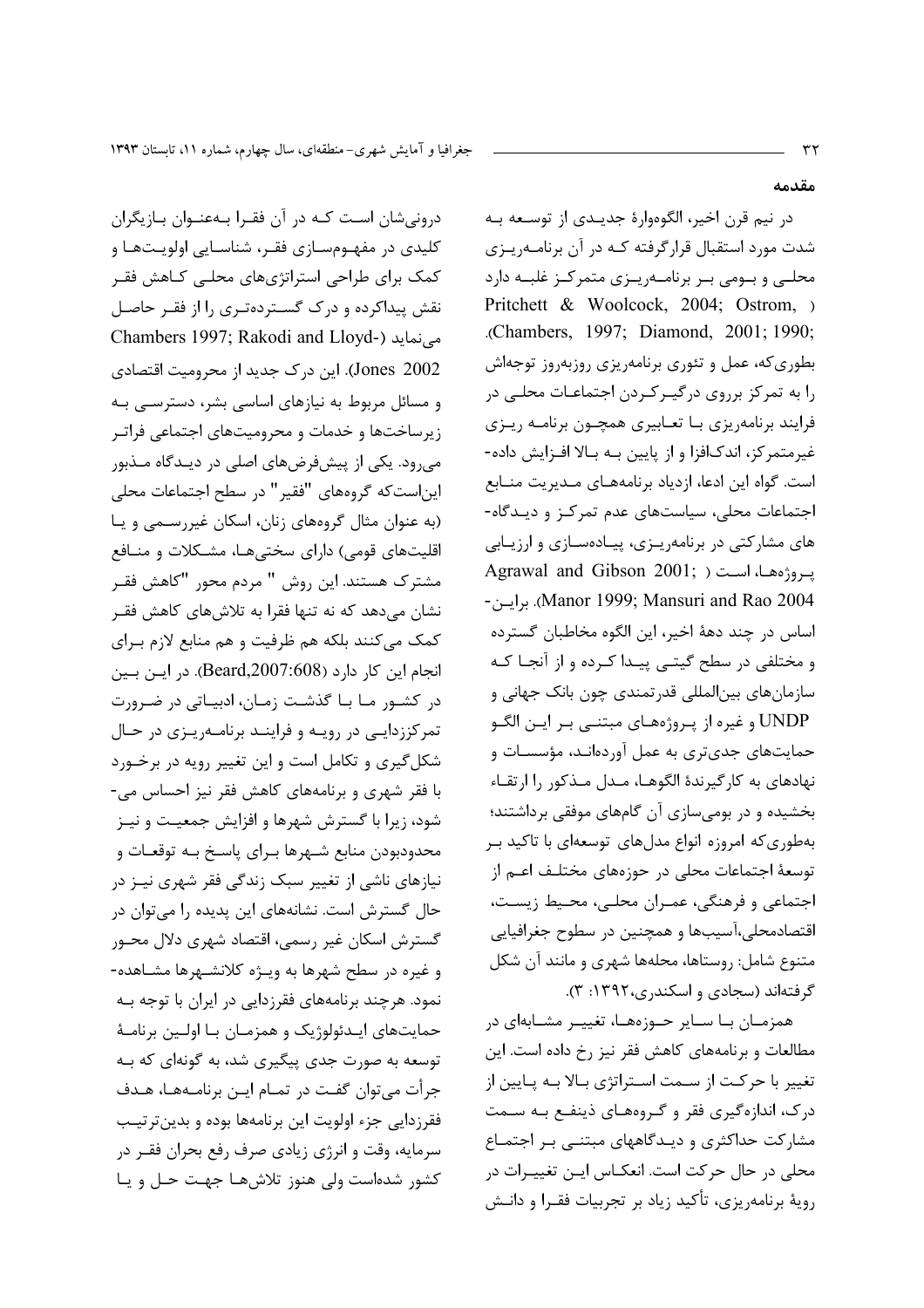$rr$ 

سطح خـرد و چـه کـلان مـیباشـد. در ایـن پـژوهش چارچوب نظـری بـرای پیشـنهاد برنامـهریـزی توسـعهٔ اجتماعات محلی برای کاهش فقر در لوای سه حــوزه از ادبيات پژوهش صورت مي گيرد:كنش جمعـي، سـرمايهٔ اجتماعي و محله به تجلي گاه توسعهٔ اجتماعـات محلـي در شهرها. این سه مقولـه در برخـی از مـوارد بـا هـم همیوشانی مفهـومی و روابـط متقابـل دارنـد، کـه بـه-کارگیری هر کدام از آنها به تنهایی از سوی برنامهریزان و سیاست گذاران، نتیجه گیری ناقص و مبهم را، از اینکه چگونه اشکال مختلف برنامهريـزي مبتنـي بـر اجتمـاع محلي، ٻر فقر تأثير مي گذارد، را در پي دارد. اين مقاله، با کمـک از سـه حـوزهٔ پـژوهش فـوق، مجموعـهای از متغیرهای مرتبط را در رابطه بـا برنامـهریـزی اجتمـاع محلي و كاهش فقر، شناسايي و براي تجزيــه و تحليـل بكار بردهاست.

كنش جمعى

كنش جمعي را ميتوان كنشـي دانسـت كـه در آن جمعی(بیش از یک نفر) برای رسیدن به نفع جمعی بـا هم، همکاري مي کنند. در اين تعريف دو عنصـر مهـم و اساسی وجود دارد کـه شـاکله کـنش جمعـی هسـتند: همکـــاری و نفـــع جمعـــی (اصـــغر پـــور ماســـوله و همکاران،۱۳۸۹: ۱۵۵). عوامـل مـؤثر بـر شـکل5یـری کنشهای جمعی را میتوان به چهار دستهٔ عمده تقسیم نمود: دستهٔ اول اجبارهای بیرونی است که خود شـامل اجبارهـای نظـام کنتـرل مرکـزی و اجبارهـای غیرمتمرکز از سوی مشارکتکنندگان در کنش جمعے می شود، دستهٔ دوم، نیازهـای درونـی کـنش گـران کـه شامل نیازهای ملموس و نیازهای ناملموس آنها مـی-شود. دستهٔ سوم، هنجارهای مؤید کنش جمعـی کـه از مهم ترین آنها هنجار تعهد اجتمـاعی اسـت و دسـتهٔ چهارم، هویت جمعی کنش گران است کـه آنچـه بیـان شد در جدول ذیل قابل مشاهده است. كنش جمعي، توسعهٔ اجتماعات محلي و نقش آنها در كاهش فقر شهري …

دست کم کاهش مسئله فقر ادامه دارد (زاهدی اصـل و بساطيان، ١٣٩٠: ٣). ضرورت توجه بـه ايـن موضـوع را میتوان در گفتهٔ مک ناراما، رئیس پیشین بانک جهانی جستجو کرد، که می گوید اگر شهرها برخورد سازندهای با فقیران انجام ندهند، فقیران برخــوردی ویرانگــر را بــا آنها خواهندداشت(صرافی، ۱۳۸۰: ۵). در برخورد با این موضوع ابتدا اين سوال به ذهن خطور مي كند كه چـرا، چه در سطح بین|لمللی و چه در سطح داخلی با وجـود نگاهها و توجهـات ويـژه از جملـه توجـه دسـتگاههـاى اجرايي در غالب سندها و طـرحهـاي مختلـف بـه ايـن قشـر، ايــن معضــل هنــوز برطـرف نشــده و پايــداري اقتصادی و به پیرو آن پایداری اجتماعی را برای شهرها در پی نداشته است؟ آیـا ایـن منـاطق در دور تسلسـل توسعه نيافتگي قرارگرفتـهانـد؟ اگـر ياسـخ بلـي اسـت راهكار بنيادي و پايهاي براي خروج از آن كـدام اسـت؟ لیکن نکتهٔ کلیـدی و در عـین حـال بسـیار روشـن در پاسخ به این سؤالات این است که باید در نحوهٔ برخورد با فقر شهري تجديد نظـر و رويكـرد جديـدي را اتخـاذ نمود، زیرا اگر رویکردهای قبلی قادر به پاسخگویی و از بین بردن آن میبودند، پس چـرا شـاهد افـزایش فقـر شهری و تبعــات حاصـــل از آن مـــیباشـــيم؟ (Fridman,2006:14). در ایسن راستا و در جهست پاسخگویی به سؤالات تحقیـق دو محلـهٔ میانـهایهـا و زنجانیها در نعمتآباد واقع در منتهی|لیه جنوبی شـهر تهران (که در اذهان به عنوان منطقهٔ فقیرنشین تهـران ياد ميشود) قرارگرفته، انتخـاب شـده اسـت. سـؤالات اصلی تحقیق عبارتند از اینکه چگونه بـازیگران محلـی قـادر هسـتند بـا كـنش جمعـى كـه انجـام مـى‹هنـد پیشـرفت قابـل ملاحضـهای در رفـاه خـانواده، کـاهش محرومیت و نابرابری اجتماعی و رفع فقر کسب کننـد؟ چرا در بین محلات شهری کنش جمعی تفاوت دارد؟

چارچوب نظری

مشــارکت مــردم در برنامـــهريــزى بــراى توســعه اجتماعات محلی تحت تأثیر فاکتورهای زیـادی چـه در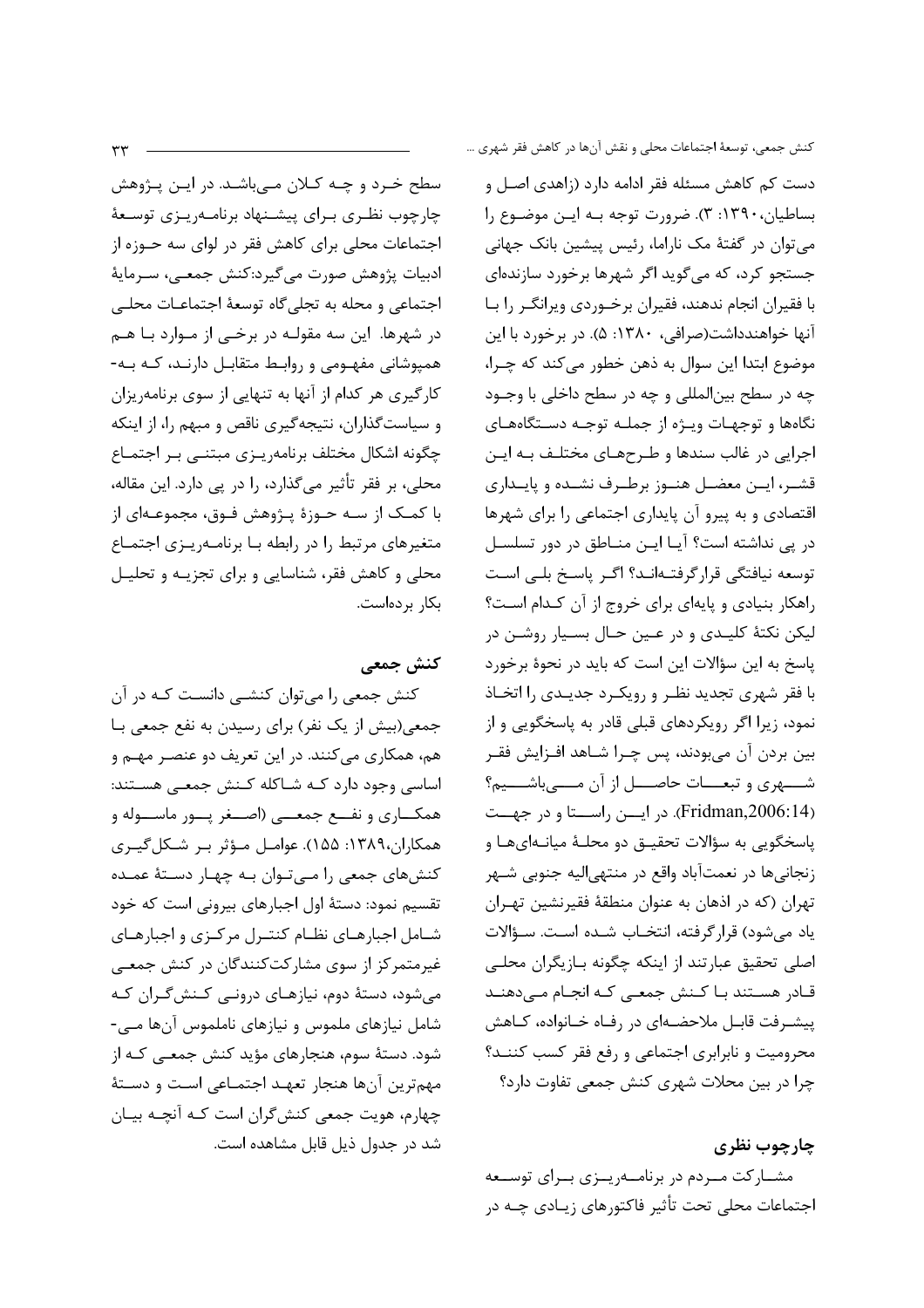|                 | جدول ۱ : عوامل مؤثر بر کنش جمعی در بین افراد |
|-----------------|----------------------------------------------|
| اجبارهاي بيروني | اجبار متمركز                                 |
|                 | اجبار نامتمركز                               |
|                 | نيازهاي ملموس                                |
| نیازهای درونی   | نيازهاي ناملموس                              |

منبع: اصغر یور ماسوله و همکاران، ۱۳۸۹

هنجارهاي مويد

این مفهوم در حیطـهٔ برنامـه٫یـزی شـهری کمـک زیبادی بـه سـاکنان محـلات شـهری بـرای مـدیریت، استفاده از منابع مشترک، کالاهای عمـومی، خـدمات و يا حتى خروج از شرايط سخت مى كند. اما همواره ايـن مفهوم با آسیبهایی نیـز همـراهاسـت کـه بـهعنـوان شرایطی که در آنجا "عقلانیـت فـردی منجـر بـه بـی-خردی جمعے شدہ، تعریف مے شـود "( Kollock 1998: 183; Ostrom 2005). در ايسن مواقع دو مشكل براي توسعة اجتماعـات محلـى رخ مـى‹هـد. مشکل اول عدم انگیزهٔ افرادی (افراد متعلـق بـه همـان گروه) است که از کالا و خدمات عمومی استفاده کرده ولی به شکل گیری آنها کمکی نکردهاند، در ایـن شـکل "سواري مجاني" شكل گرفته و در نتيجـه باعـث ايجـاد مشکلات بعدی می شود. مشکل دوم در مدیریت منـابع مشترک رخ میدهد. در این شـرایط مصـارف شخصـی استفاده كننـدگان، مقـدار كـل منـابع در دسـترس را کاهش مے،دهـد و در نبـود سیسـتمی بـرای کنتـرل استفادهٔ فردی، هر فرد تمایل به اسـتفاده بـیش از حـد دارد و در نتیجــه منــابع مشــترک از بــین مــیرود (Beard,2005:22). براي حل اين مشكلات اولسون پیشنهاد میدهد که سطح برنامهریزی بـه پـایینترین سطوح ممكن انتقال يابـد زيـرا در گـروههـا و مقيـاس كوچكتر، هم به لحاظ كمـى و هـم كيفـى نسـبت بـه گروهها و مقیاس بزرگتیر، سیواری مجیانی کمتیری مشاهده مے شـود (Ostrom,2005:5). همچنـین بـه توانایی افراد برای ایجاد توافق نامهها، نهادها و سیستم-های مدیریت توجه کرد کـه مـی توانـد در طـول زمـان

جغرافیا و آمایش شهری-منطقهای، سال چهارم، شماره ۱۱، تابستان ۱۳۹۳

تکامل يابد و در نهايت از اين گونه نتــايج "غــمانگيــز" جلوگیری کند. بهعـلاوه آگـروال` لیسـتی از " شـرایط اداره كردن منابع مشترك " تعريـف كـرده كـه بـراي مدیریت منابع در دسترس اجتماع محلی بسیار مهماند که عبارتند از(۱) ویژگیهای سیستم منـابع (بـهعنـوان مثـال، منـابع مرزهـايش بـهخـوبي تعريـف شـود)،(٢) ویژگی های گروه (بهعنـوان مثـال، انـدازه، هنجارهـا، هویت و منافع مشترک)، (۳) ارتباط بین سیستمهای منابع و مشخصهها و ویژگیهای گروه (بهعنـوان مثـال، تخصیص مزایا از منابع مشترک)، (۴) ترتیبات سازمانی (بهعنوان مثال، اجرای قوانین)، (۵) رابطه بین سیسـتم منابع و ترتیبات نهادی (بهعنوان مثـال، محـدودیت در استفاده از یک منبع خـاص بـه الگوهـای بازسـازی آن منابع)، و (۶) محيط خارجي (بهعنوان مثـال: فنـأورى، نقش دولت مرکزی، ارتباط بـه بازارهـای خـارجی) (Agrawal, 2001:1654). اگرچه مطالعـهٔ کنـونی بـا فقر مرتبط است نه مـديريت منـابع طبيعـى، بسـيارى ازعواملی که شناسایی کرده، شـرط لازم بـرای کـنش جمعی میباشد که زمینهٔ برنامهریزی مبتنی بر اجتماع محلي است.

#### سرمایه اجتماعی

اولين تعريـف علمـي از سـرمايهٔ اجتمــاعي<sup>۲</sup> توسـط فوكوياما ارائه كرديدهاست. فوكوياما مي گويـد: سـرماية اجتماعی مجموعـهای اسـت از توانـایی اشـخاص بـرای همکــاری بــا یکــدیگر در قالــب گروهــی و ســازمانهای مختلف جهت نیـل بـه اهـداف مشـترک مـی،باشـد ( Fokuyama,2000:15). سرماية اجتماعي مجموعهاي از هنجارهـا (اعمـال نيـک و صـالح) در سيسـتمهـاى اجتمـاعي اسـت كـه موجـب ارتقـاي سـطح همكـاري اعضای جامعه و پایین آمدن سطح هزینههای تبـادلات و ارتباطات مے شود (Putnam, 2000: 23). یکے از مفاهيم مهم در تبيين سرماية اجتمـاعي ايجـاد شـبكة

<sup>-</sup>Agrawal

<sup>&</sup>lt;sup>2</sup> Social Capital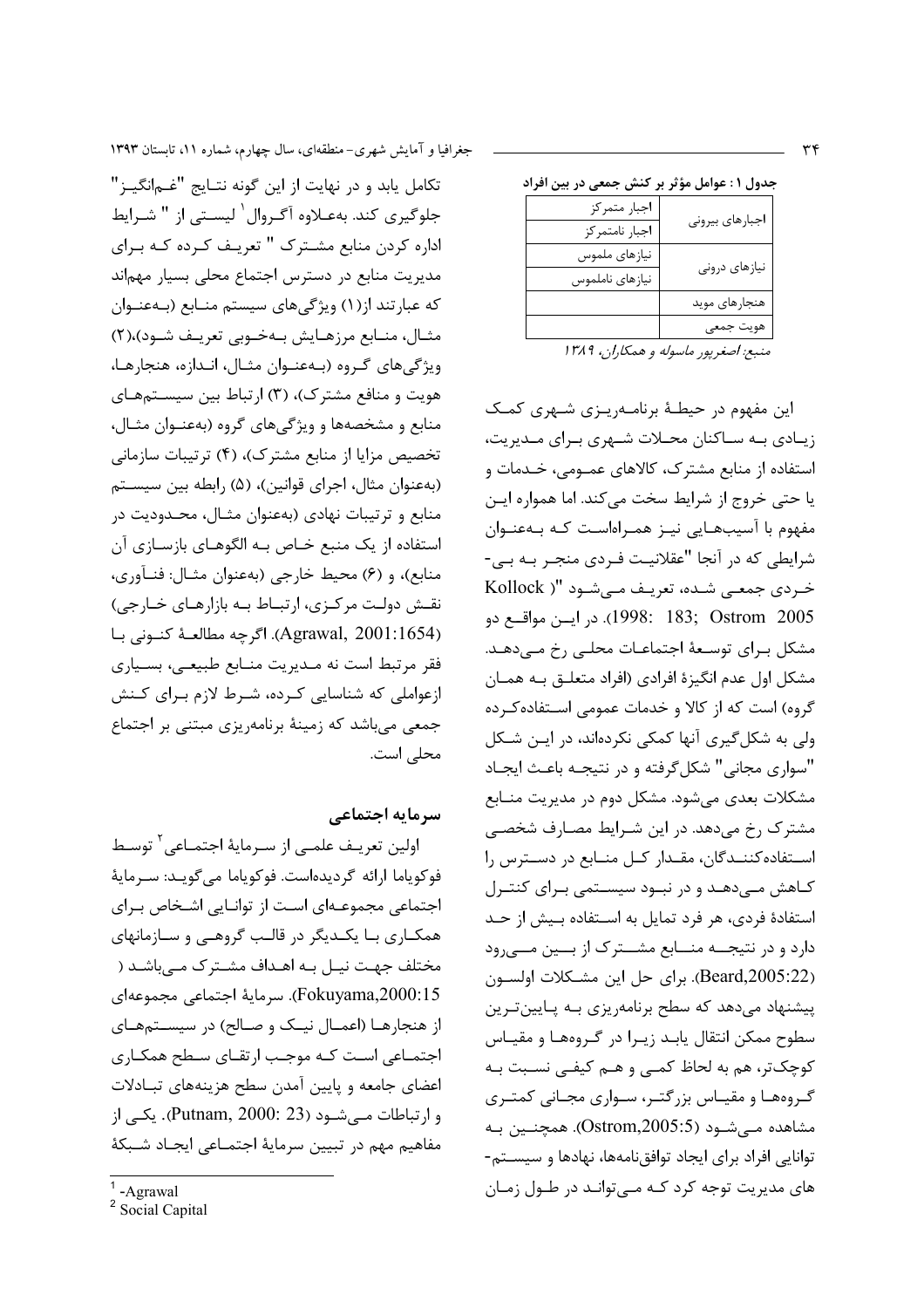يژوهشي گستردۀ خـود بـدان پرداختـه و يـا اهميـت پارهای از مکاتب شهری در توصیف محلههای شـهری مینویسد- معتقد است که اجتماع، نتیجهٔ محله شهری است که خود حاصل فرآیندی از محله آفرینـی اسـت (Blockland, 2003:20). كوك نيز بـه ايـن نتيجـه میرسد که محله عبارت است از فضایی کـه بخـش مهمی از کار، زندگی و تجارت شهروندان در آن انجـام می شود. محله سازمان اجتماعی مهمی برای شـناخت وسيع افراد و تجهيز اجتماعي آنها براي فعـال كـردن، توسعه و یا دفاع از حقوقی است که نه از نوع سیاسی، بلکه بیشتر شـامل مـاده و انـرژی در حـوزهٔ فرهنـگ، اقتصاد و زندگی اجتماعی است. بنابراین محله، نهادی است که از طریق آن افراد و موضوعات میتوانند زمینهٔ فعالیت اولیه را فـراهم گرداننـد و از ایـن طریـق یـک تعامل مؤثر فردی و جمعی را در درون آن و یا از ورای آن ایجادکنند (Cooke1980:12). لیکن ممفورد ب این عقیده بود که هیچ کوشش اساسی برای تعریف نظام محله انجام نگرفتهاست. او عقیده داشت همهٔ تلا ها پیوسته پیرامون شهر بهعنوان مجموعهٔ همبســته و واحد مستقل متمركز شده است. بـه نظـر ممفـورد جدیدترین تلاشها برای شناخت محلههای شهری در دو جهت صورت گرفته است: نخسـت محلـه در بعـد علمـی کـه از تحقیقـات "هـورتن کـولی" سرچشـمه گرفتهاست. کولی موضوع محله را تحت عنوان سازمان اجتماعي، روند اجتمـاعي شـدن و اجتمـاع چهـره بـه چهره بر اساس بنیاد خانواده مورد بررسی قرار میدهد. جهت ديگر عبارت است از هويت محله به عنوان واحد فیزیکی نظام یافته و مهـم در زنـدگی شـهری کـه در بردارندهٔ دو بخش اساسی در ارتباط با حرکت و یگانگی اجتماعی است (ممفورد،۱۳۸۷:۱۳۵۵). بهنظر مـیرسـد كه توسعهٔ اجتماع محلهای نشأت گرفته از این دو رویه است که امروزه به عنوان رویکرد و روش نـوینی بـرای بهبود نظام عملکرد شهری است که میتواند در قالب بنیاد نظری و نیز ابزار عملیاتی مؤثر در ادارهٔ محلات بهویژه در محلههـای توسـع نیافتـه کلانشـهرها مـورد كنش جمعي، توسعهٔ اجتماعات محلي و نقش آنها در كاهش فقر شهري … اعتماد<sup>۱</sup> است. شبکهٔ اعتماد عبارت از گروهی اسـت کـه براسـاس اعتمـاد متقابـل بـه يكـديگر، از اطلاعـات و هنجارها و ارزشـهای یکسـانی در تبـادلات بـین خـود استفاده میکنند (شارع پور و حسینی راد،۱۳۸۷: ١٣٢). بر اين اساس سرماية اجتمـاعي داراي دو جـزء است: ۱- پیوندهای عینی بـین افـراد: نـوعی سـاختار شبکهای عینی، باید برقرار کنندهٔ ارتباط بین افراد باشد. این بخش از سرمایهٔ اجتماعی حکایـت از آن دارد کـه افراد در فضای اجتماعی بـا یکـدیگر پیونـد دارنـد.۲-پیوندهای ذهنی بین افراد: پیوندهای بـین افـراد بایـد دارای ماهیت متقابل، مبتنے بر اعتمـاد و دارای هیجانات مثبت باشد، ازاین و می توان گفت که سرمایهٔ اجتماعی دارای دو جزء اعتماد و پیوند است. ایـن دو جزء جنبههای کیفی و کمی سرمایهٔ اجتماعی را بیـان Grootaert and Van bstelaer, ) مسے کننــد 2002:76). بەعلاوە مى توان سرمايۀ اجتماعى را بە دو نوع تقسيم كرد: الف) سرماية اجتماعي پيونـددهنـده: مشخصهٔ این نوع سرمایهٔ اجتماعی، وجــود پیونــدهای قوی میان اعضای یک گروه مثل خانواده است. این نوع سرمايه را مىتوان سرماية اجتماعى درون گروهى دانست. ب) سرمايهٔ اجتماعي متصل كننده: در اين نوع، پیوندهای بین مقولات اجتماعی قــوی اسـت، ازایــن٫و مي توان آن را سرمايۀ اجتماعي ميان گروهي تلقي كرد.

### محله، تجلي گاه توسعهٔ اجتماعات محلي

در بيـان مفهـوم محلّـه، از سـوى محققـان علـوم مختلف شهری تعاریف مختلفی ارائه شده است، که در تمام تعاریف، جدای از برخی تفاوتهای موجــود بــین آنها، دو مفهوم جغرافیایی- مکـانی و اجتمـاعی مـورد تأكيد خاصى قرار گرفته است (رفيـع يــور و همكــاران ،١٣٨٩: ٢٠۵). در اين بين، بلوكلند در بررسي خود از بههم پیوستگی مستحکم شهری در قالب فضای محله ای-ضمن تأکید بر آن چه که کاستلز در فعالیـتهـای

<sup>&</sup>lt;sup>1</sup> Network of Trust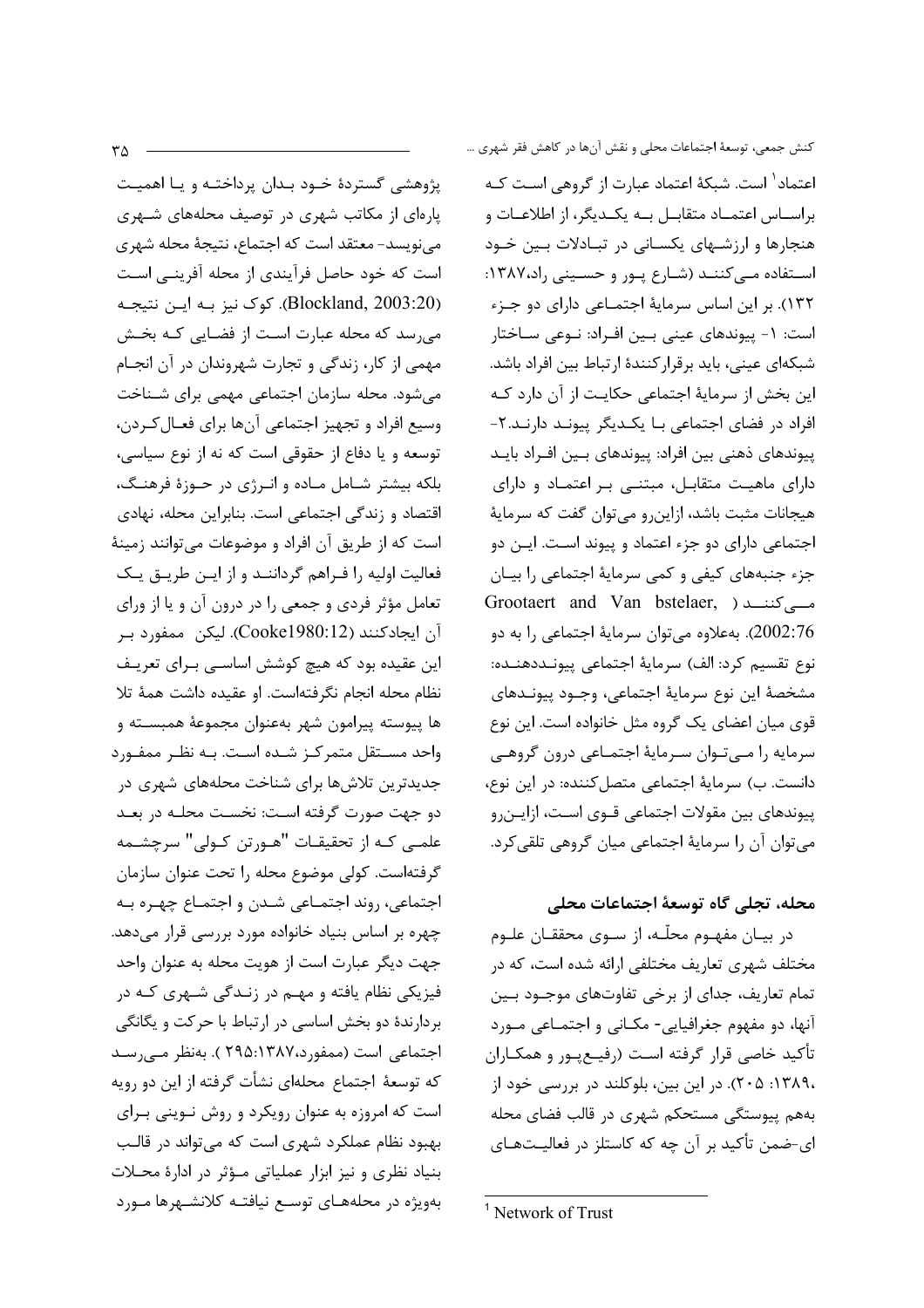استفاده قرار گرفته و به محور عمدهٔ برنامهریزی شهری تبدیل و تحول در برنامهریزی را به دنبال داشته است (Hely, 1996:2). ایـن رویکـرد مبتنـی بـر مهندسـی اجتماعی بوده و به جای نگرش کلان و مقیاس های ذهني، به ابعاد مشخص فضا- زمان در مقياس محلّى و خرد می پردازد. در ایـن رویکـرد نگـاه برنامـهریـزی و مدیریت از پایین بـه بـالا، مبتنـی بـر توانمندسـازی و مقتدرسازی، نگـرش دارایـی- مبنــا، تأکیــد بـر منــابع انسانی و سـرمایههـای اجتمـاعی و مشـارکت جمعـی ساکنین محلّـههـا اسـت (حـاجے یـو,،۳۸:۱۳۸۵). در تعریف و تبیین مفهوم محله در شهرهای ایران این واژه را میتوان از دو منظر تاریخی و قانونی مورد بررسی قرار داد. در برداشت تاریخی خصوصیات غالب شهرهای اسلامی در ساختار کالبدی و اجتماعی شهرها به واسطه تأثیرپذیری از هویت ایرانی- اســلامی نمــود بارزی داشته است، بهگونهای که محله بهعنوان یکی از اجزا و عناصر شـهر ايرانـى اسـلامى و تشـكيل‹هنـدۀ ساختار و استخوان بندی شهر تلقی می شود و محدودهٔ آن نیز به واسطهٔ وابستگیهای قومی، نژادی، مـذهبی، حرفهای و طبقاتی تعریف شدنی است. ورود اتومبیـل، ييچيده ترشـدن تقسـيم كـار اجتمـاعى و مهـاجرت روستاييان به شهرها باعث شد تا گسست عميقى بـين

جغرافیا و آمایش شهری-منطقهای، سال چهارم، شماره ۱۱، تابستان ۱۳۹۳

محلهٔ کنونی با مفاهیم گذشته آن بهوجـودآیـد و ایـن تغییرات عمیق در زمان حاضر گستردهتر هـم شـده است (عبدالهی و همکاران، ۱۳۸۹: ۱۰۰). در برداشت حقوقی و قانونی نیز، بررسی قوانین فعلی نشان میدهد مهمترین قانونی که محله در آن تعریـف شـده اسـت، قانون تعاريف و ضوابط تقسيمات كشورى مصوب١٣۶٢ است. طفق تبصره ٢ ماده ۴ این قانون، محله مجموعـهٔ ساختمانهای مسکونی و خدماتی است کـه از لحـاظ بافت اجتماعي سـاكنان خـود را اهـل آن مـي‹اننـد و دارای محدودهٔ معین است. حدود محله-هـای شـهری تابع تقسیمات شهری است. در شهرهای بزرگ از بههم پيوستن چند محلهٔ شهري، منطقهٔ شهري تشکيل مي-شود (عبـدالهي،١٣٨۵: ١٧). عسـگري نيـز بـا تلفيـق مفاهیم اجتماعات محلی یک ماتریس شانزده خان ای ارائه نمود است که هریک ازگروهها و دستاندر کاران بنا به تخصص خود یکی از روشهای شانزدهگانه را می توانند به کار-ببرند. جغرافیا و برنامهریزی شهری با توجه به ماهيت مکان گراي خويش مي تواند بر برداشت مکانی از اجتماع محله-ای تأکیـد نمـوده و در توسـعهٔ اجتماع محلهای بهعنوان محله به روش ترکیبی از این مفاهيم تكيه كند (مافي و همكاران،١٣٨٨: ۶۵).

مفهوم اقتصادي اجتماعي مفهوم مفهوم مكاني مفهوم اكولوژيكي اجتماع محلى اجتماع محلى اجتماع محلى اجتماع محلى مفهوم ايدئولوژيک توسعه سازما نهای غیردولتی و گروههای طرفدار انجمن های صنفی احزاب سياسى مذهبى محيط زيست اجتماع محلى مفهوم علمى توسعه مكتب جامعه شناسى مكتب اكولوژى برنامه ریزی شهری و اقتصاد محلى شهري علوم مكانگرا اجتماعي اجتماع محلى .<br>مفهوم سیاست گذاری توسعه دولت های ملی دولت های منطقه ای دولت های محلی دولت های محلی اجتماع محلى مفهوم پروژه ای توسعه بخش مسكن و خدمات بخش فرهنگی و هنری بخش تجاري و مالي بخش بهداشت اجتماع محلى

جدول ۱: ترکیب رویکردهای توسعهٔ محلهای، مفاهیم اجتماع محلی و نمونههای از کاربردهای آنها

منبع: (عسگری، ۱۳۸۳؛ ۱۹) (به نقل از مافی و همکاران،۱۳۸۸)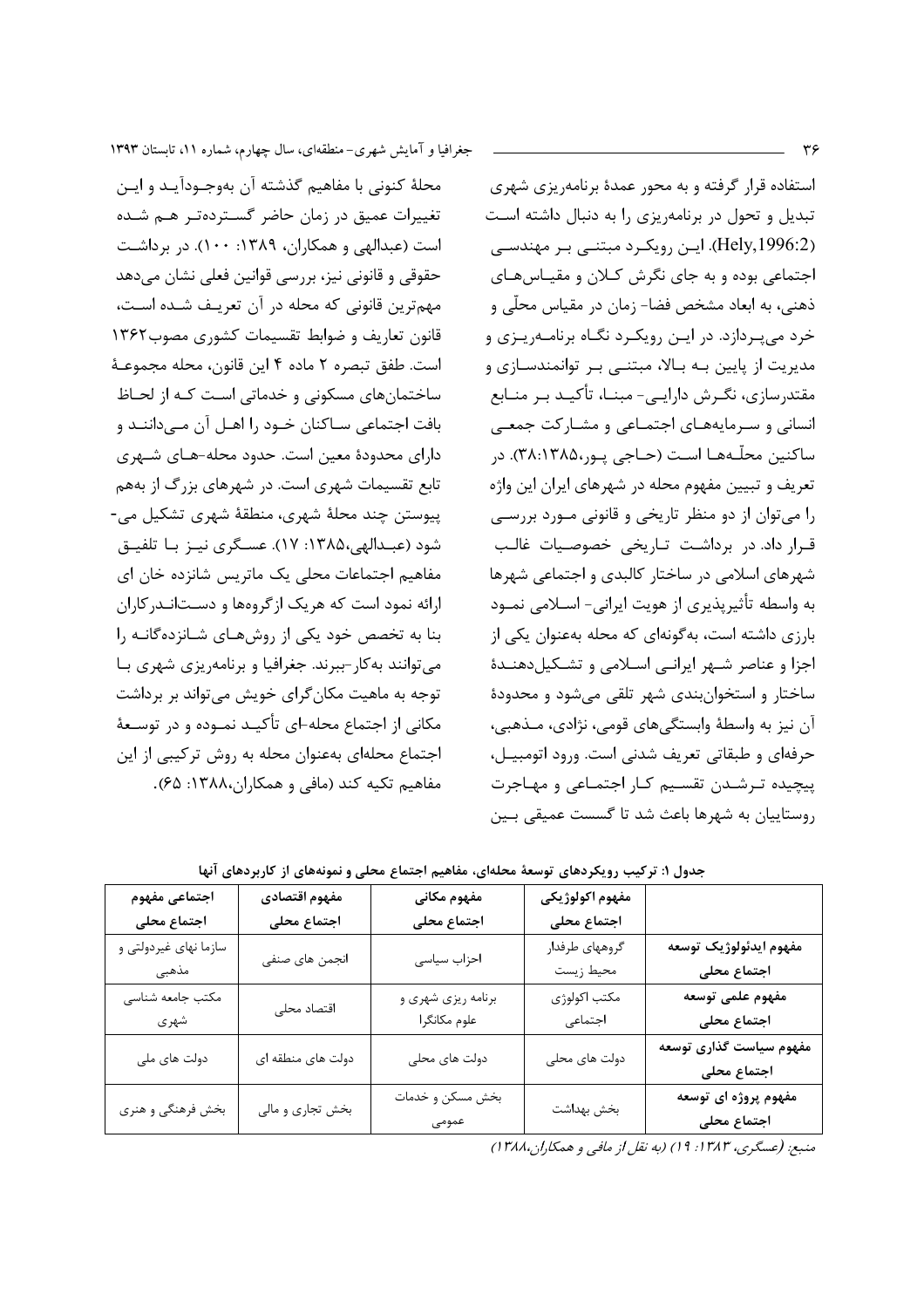## روش تحقيق

این مقاله با رویکرد توصیفی تحلیلی به نقش کنش جمعی و توسعهٔ اجتماعات محلی در مبـارزه بـا فقـر در نواحی کم درآمد شهر تهران (نعمتآباد کـه در اذهـان بهعنوان منطقة فقيرنشين ياد مىشـود) پرداختـهاسـت که برای نیل به این مقصد، ابتدا اقدام به مطالعه ادبیات تئوریک موضوع و سپس تهیه و طراحی پرسشـنامه بـر اساس یافتههای چارچوب نظری نمودهاست. همچنـین از روش پیمایشی نیـز بـرای تکمیـل پرسشـنامههـا و مصاحبههای عمیق استفاده شدهاست. جامعـهٔ آمـاری این تحقیق، شامل دو محله میانهها و زنجانی های واقـع در منطقه ۱۹ شهرداری تهران (منتهی|لیه جنوبی شهر تهران) میباشد که بر اساس فرمول کوکران تعداد ۱۰۳

پرسشنامه در محلهٔ زنجانیها و حـدود ۵۰ پرسشـنامه در محلهٔ میانه ایها و به شیوهٔ توزیع تصادفی تکمیـل-گردید. مؤلفههای اصلی که کنش جمعی را با آن مـورد سـنجش قـرار داده در جـدول ٢ بـه همـراه هـدف از انتخاب آنها ذکر شده که در سنجش تمامی گویههـا، از مقیاس اندازهگیری طیـف پـنجگزینـهای لیکـرت بهـره گرفته شدهاست. روایی محتوایی و ظاهری ابزار پژوهش با استفاده از نظرات متخصصین و محققان مربوطه پس از چند مرحله اصلاح و بازنگری تأیید شد. ضـریب آلفـا کرونباخی که برای پایایی آن نیز ۸۴۱ /۰ محاسبه شد که مبین اعتبار مناسب آن برای گردآوری دادهها مے -باشد.

|                                                                                                                                                                                                                                                                                                                                                                                                                                                                                 | جدول۲: مؤلفه های اصلی کنش جمعی مورد استفاده در تحقیق                                                              |                                                                                                                             |                   |
|---------------------------------------------------------------------------------------------------------------------------------------------------------------------------------------------------------------------------------------------------------------------------------------------------------------------------------------------------------------------------------------------------------------------------------------------------------------------------------|-------------------------------------------------------------------------------------------------------------------|-----------------------------------------------------------------------------------------------------------------------------|-------------------|
| متغیرهای مورد استفاده شده در تحقیق                                                                                                                                                                                                                                                                                                                                                                                                                                              | هدف                                                                                                               | تعريف                                                                                                                       | مولفهها           |
| میزان تمایل شما برای همکاری جمعی برای کسب منفعت بیشتر از<br>شهرداری یا دولت(وام نوسازی، سوبسید …) میزان اهمیت ویژگیهای<br>سایر افراد در گروهی که میخواهم مشارکت کنم، میزان تمایل به<br>تجميع، ميزان اطلاع دربارهٔ چگونگي مشاركت                                                                                                                                                                                                                                                 | براي بررسي اينكه أيا فرايند<br>تصمیم سازی و پیاده کردن<br>تصميم ها به صورت جمعي<br>انجام می شود                   | عمل جمعی برای بدست<br>اوردن اهداف مشترک به<br>ویژه در مواقعی که منافع<br>حاصل از آن نیاز به همکاری<br>متقابل بين اعضاء دارد | تشريک<br>مساعى    |
| میزان تمایل شما برای همکاری گروهی در جهت اهداف محله، میزان<br>علاقه به کار با سایر افراد در مدیریت محله، میزان استقبال از صندوق-<br>های قرض الحسنه محلی، میزان ترس از اینکه دیگران در کارگروهی<br>بیشتر استفاده ببرند، میزان ترس از اینکه دیگران در کارگروهی کمتر<br>شرکت کنند، میزان تمایل به فروش یا تعویض ملک                                                                                                                                                                | برای بررسی سطح رضایت از<br>مشارکت در هر فعالیت<br>سازمان يافته توسط گروه                                          | داوطلبی بر اساس سطح<br>خاصی از فداکاری بر اساس<br>صرف انرژي، پول و زمان<br>است                                              | داوطلبى           |
| میزان صرف زمان در فعالیتهای محیطی محله، میزان صرف پول در<br>فعالیتهای محیطی محله، انگیزهٔ اصلی از مشارکت ارتقای منزلت<br>اجتماعی اقتصادی خودم و محلهام است، سطح همکاری شما برای<br>کمک به همسایههای فقیر، سطح کمک شما برای به تهیه جهیزیه<br>برای نوعروسان، مشارکتهای کاری، میزان اشتغالزایی در محله،<br>میزان فعالیتهای اقتصادی توسط زنان، تعداد تعاونیهای اشتغالزایی                                                                                                          | براي مشخص كردن اينكه<br>چگونه اعضاء زمان، تلاش و<br>منابع شان را برای پایداری<br>کنش جمعی در گروه بسیج<br>مى كنند | نزدیکی اعضای گروه بر<br>اساس تسهيم ايده ها،<br>تجربيات و اطلاعات                                                            | بدون<br>مرزبودن   |
| سطح همکاری شما برای کمک به مسجد محله، میزان ارتباط با<br>ارگانهای دولتی راجع به مسایل محله در دو سال گذشته، میزان<br>مشارکت شما در ارگانها و تشکلهای اجتماعی، سیاسی سطح رابطه<br>شما با افراد محله سطح رابطه شما با اعضاي شوراياري محله ميزان<br>ارتباط با ارگانهای دولتی راجع به مسایل شخصی در ٢ سال اخیر<br>میزان اعتماد میان مالکان میزان ترس از طولانی شدن پروژه میزان<br>اطمینان از کمبود منابع مالی در حین انجام کار میزان توانایی و اعتماد<br>به نفس برای کار<br>$20100$ | برای بررسی شبکه اجتماعی و<br>ارتباطات خلق شده بين افراد<br>گروه و اعضای گروه با اجتماع<br>محلی و حکومت            | به شبکه، روابط اجتماعی یا<br>ارتباطات میان افراد در گروه<br>و همچنین گروه در اجتماع<br>محلي ارتباط دارد                     | سرمايه<br>اجتماعى |

Nafizah, 2010, 965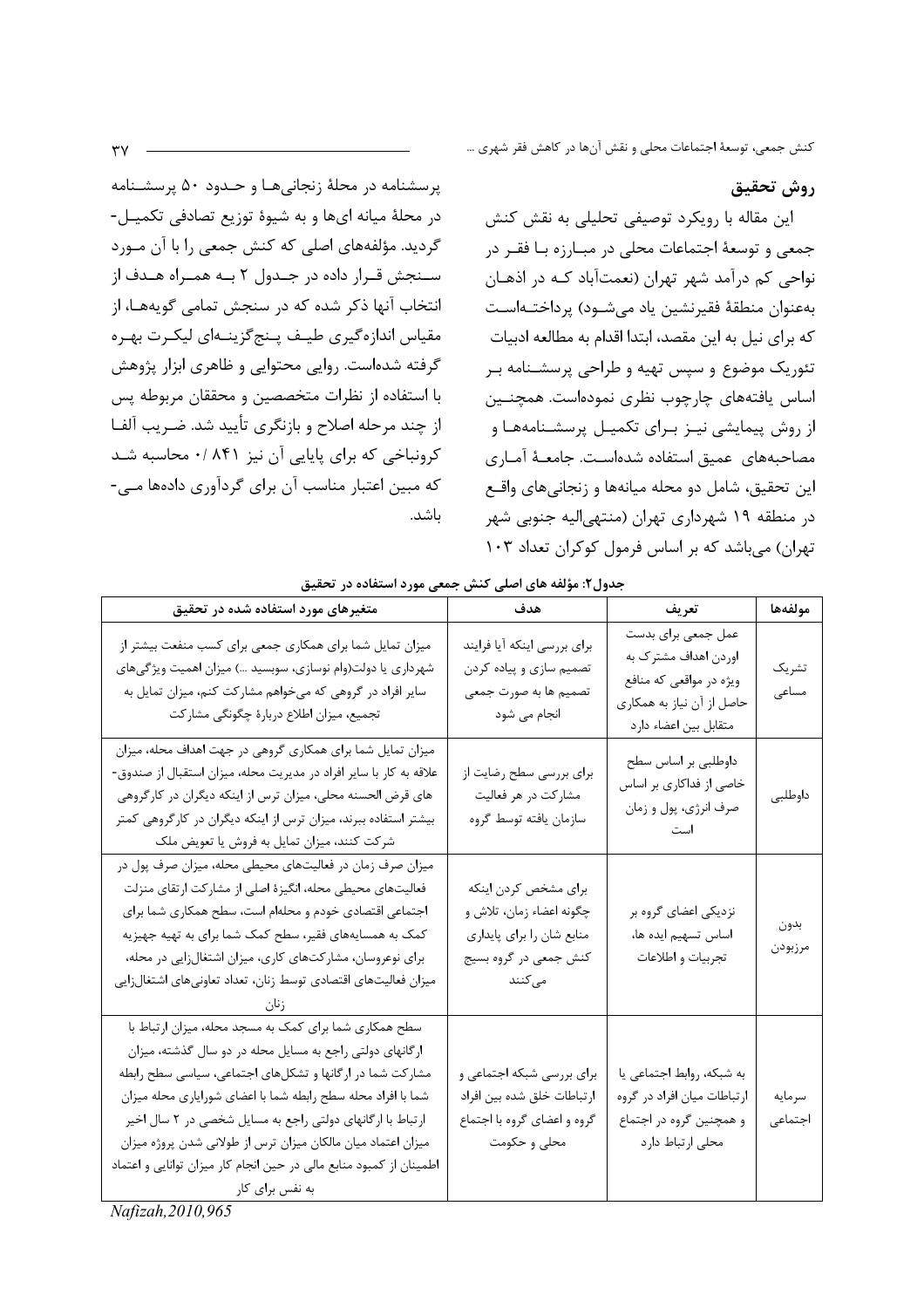سرمايه اجتماعى





اقدام به تهیهٔ طرح تفصیلی برای بخشهایی از منطقـه کرد و از سال ۱۳۵۸ به بعد منطقـهٔ ۱۹ دارای طـرح و برنامهٔ معینی شد. نکتهٔ قابل توجه در نحوهٔ توسعه بافت مسکونی نعمتآباد در دورانهای مختلف انطباق قطعه-بندیها و تقسیمات اراضـی بـا تقسـیمات زمـینهـای کشاورزی است، بهطـوریکـه کـوچکترین مسـیرهـای موجود بین زمینهای کشاورزی در سالهای گذشته تا حال حاضر نیز به صورت کوچههایی باریک و پرپیچ و-خم قابل مشاهدهاست. مسیرهای اصلی با عرض بیشــتر بر روی مسیرهای عبوری و نیز مسـیر قنـاتهـایی کـه درحالحاضر از بیشتر آنها بهرهبرداری نمیشود، شـكل گرفته اند (اديب زاده و همكـاران،١٣٨٩: ۴۵). تصـوير شماره ۱، موقعیت محله نعمتآبـاد را در منطقـه ۱۹ و ناحيه ٣ نشان مي دهد. به لحاظ اجتماعي هم قريببـه-اتفاق را مهاجرین ترک تشکیل میدهند به نحوی کـه ساكنين محدوده از نظر مبداء مهـاجرت بـه ۴ دسـته عمده زنجانیها، میانهایها، اردبیلیها و هشـتردویها تقسیم می شوند. زنجانی ها در قسـمت جنـوبی محلـه استقرار دارند و بیشترین سهم را نظر جمعیت (حدود ۵۵ درصد) و مساحت به خود اختصاص دادهاند. میانه-ایها با حدود ۳۰ درصد از کل جمعیت در جایگاه بعدی قراردارد. اردبیلی ها و هشترودی ها نیز هر کدام ۲/۵ درصـد و در نهایـت سـایر اقـوام بـا ۱۰ درصـد در مرتبههای بعدی قراردارند (رازاندیشان عمـران،۱۳۸۷:  $\Lambda$ / $\Lambda$ 

# بررسي اجمالي منطقة مورد مطالعه

منىبع: نگارندگان، ۱۳۹۲

محلهٔ نعمت آباد در ناحیه ۳ شـهرداری منطقـه ۱۹ واقع می باشد و به علت موقعیت خـاص مکـانی کـه در منتهی|لیه محدودهٔ شهری تهـران اسـت دارای شـرایط ویژهای از نظر پراکنش زمینهای رهاشده و باغها مـی-باشـد. ايـن محلـه از شـمال توسـط بزرگـراه آيـت ا... سعیدی، از جنوب توسط بلوار شکوفه، از شـرق توسـط بزرگراه كاظمى و از غرب بهوسيله خيابان نـور محـدود شدهاست. این منطقه تا پـیش از سـال ۱۳۴۳ و وقـوع اصلاحات ارضی، منطقهای روستایی است که به استناد مدارک و بقایای تعدادی قلعـههـای روسـتایی پراکنـده نظير قلعهٔ اسفندياري و قلعهٔ عبدل آباد هـويتي متمـايز دارد و از طریق راه عبوری جاده سـاوه و سـایر راههـای روستایی به تهـران و ری ارتبـاط داشـته اسـت (راز انديشان عمران،١٣٨٧: ١٠). استقرار فرودگـاه نظـامي قلعهمرغي و شکل گيري سکونت گاههـاي اطـراف آن در دهههای متأخرتر روی مهیدهد و ساکنان جدید را مهاجران و کارکنان قلعـهمرغـی تشـکیل مـیٖدهـد. در طرح جامع تهران مصـوب سـال ۱۳۴۷ منطقـه نـوزده جزء محدوده ۲۵ سـاله قـرار دارد و از آنجـا كـه طـرح جامع تنها برای محدوده خدماتی ۵ ساله طرح و برنامه دارد، لذا منطقهٔ ۱۹ فاقد جایگاه برنامـه-ای اسـت و در نقشـههـای مربوطـه کـاملا سـفید دیـده مـے شـود. در چارچوب مصوبهٔ آزاد سازی محدودهٔ ۲۵ سـالهٔ تهـران، محدودة فعلـى منطقـه ١٩ تحـت نظـارت منطقـهٔ ١۶ شهرداری قرارگرفت و به دنبال ایـن اقـدام، شـهرداری

٣٨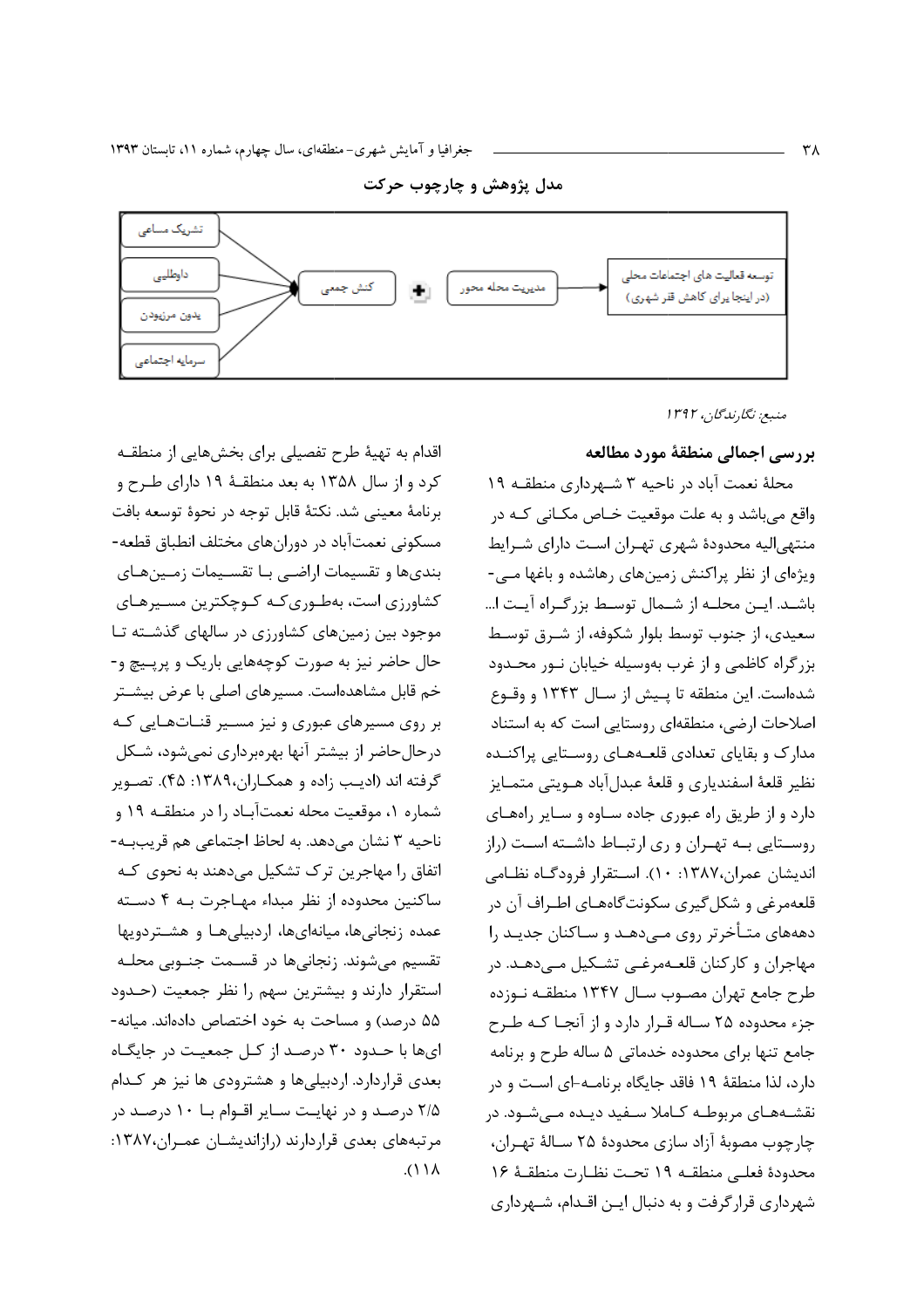| نعمت آباد           | ناحيه ۳           | منطقه ۱۹    | تهران      | واحد         | شرح           |
|---------------------|-------------------|-------------|------------|--------------|---------------|
| 11f/1               | <b>1 / 1 / 1</b>  | ۱۱۶۲        |            | هكتار        | مساحت         |
| 4.549               | <b>AIAST</b>      | ٢۴۴٣٥٠      | ۸۲۴۴۵۳۵    | نفر          | جمعيت         |
| ۳۵۶                 | <b>TVS/T</b>      | ۱۸۵         | ۳۰۶        | نفر در هکتار | تراكم نسبى    |
| f/9                 | f/9               | $f/\lambda$ | $f(\cdot)$ | نفر          | بعد خانوار    |
| $\lambda \cdot / Y$ | $\lambda \cdot 9$ | ۸۵/۳        | ۹۵/۵       | در صد        | ميزان باسوادى |

جدول۳: شاخصهای جمعیتی، اجتماعی و اقتصادی منطقه۱۹ و محدودهٔ مورد مطالعه

منبع: رازاندیشان عمران،۱۳۹۲



نقشه ۱: موقیعت قرارگیری منطقه نوزده در شهر تهران و محله نعمتآباد در جنوب تهران ترسیم: نگارندگان،۱۳۹۲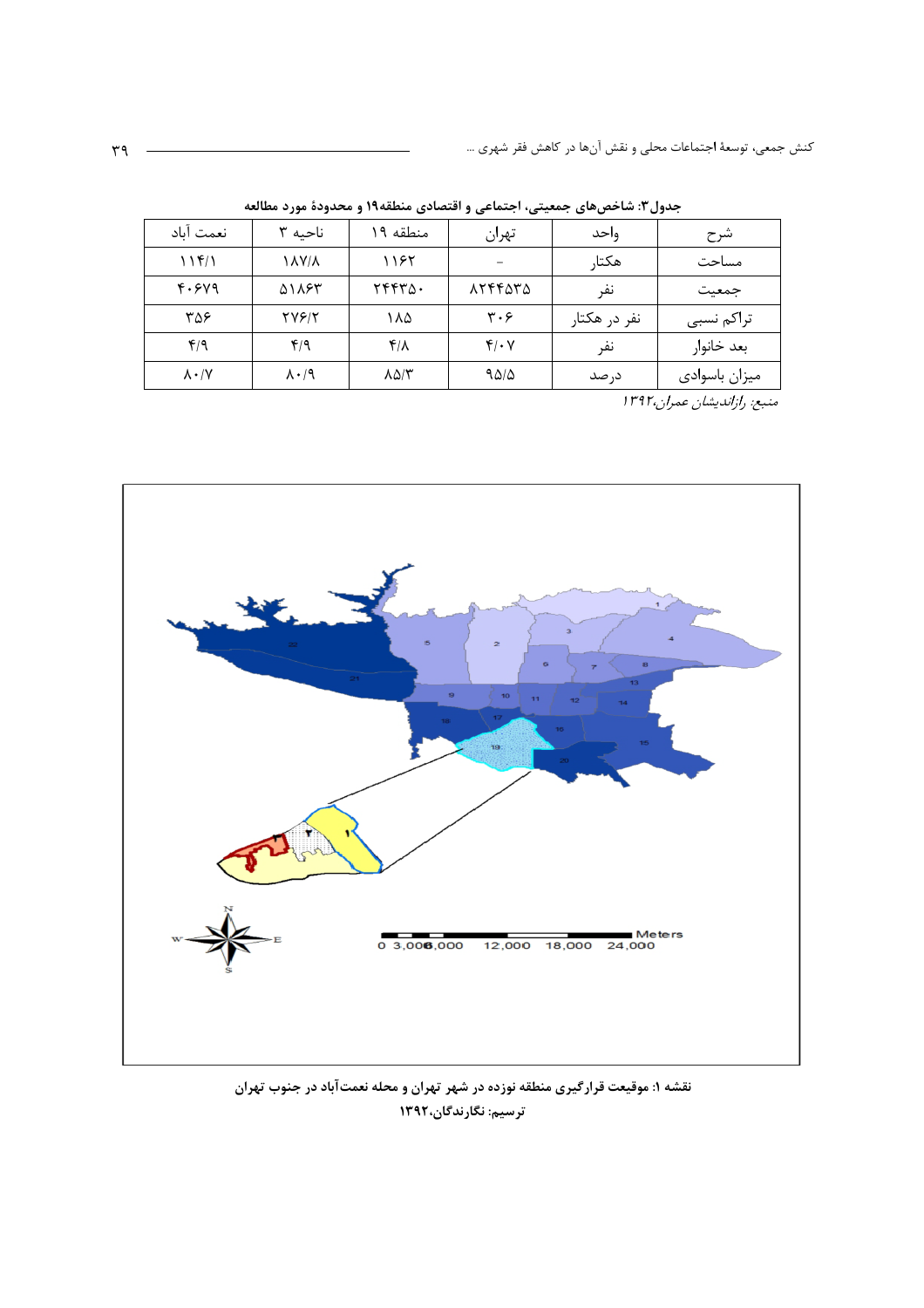توسعهٔ اجتماعات محلی و نقش آن در کاهش فقر يافتههاى اوليه

جهت درک بهتـر نقـش کـنش جمعـی در توسـعهٔ اجتماعـات محلـى و بـه تبـع آن كـاهش فقـر حـاكم برمحلات شهری ابتدا ضروری بـه نظـر مـیرسـد کـه ویژگیهای فردی پاسخ دهندگان بررسی شود تا شرایط زمینهای در توسعه یا عدم توسعه اجتماعات محلبی تا حدی روشن شود. یافتههای توصیفی نشان میدهد که در هر دو محله ۹۰ درصد پاسـخ۱هنـدگان را مـردان و مابقی را زنان تشکیل دادهانـد. در گـروههـای سـنی در محله میانهایها بیشترین فراوانی مربوط به گروه سـنی ۴۵-۳۵ ساله با ۳۶ درصد و سپس گروه سـنی ۳۵-۲۵ سال با ۲۸درصد و در سوی دیگر در محلـه زنجـانیهـا گروه سنی ۵۵-۴۵ ساله دارای بیشترین فروانبی بوده-اند. بر اساس بعد خانوار تقریباً در هر دو محلـه شــرایط یکسان میباشد بهنحوی که بعد خانوار در هر دو محلـه ۴/۸ مشخص شدهاست. متغیر بعدی مورد بررسی سواد است کـه حـاکی از آن اسـت کـه سـطح تحصـيلات راهنمایی و دیپلم به ترتیب با ۳۶ و ۲۱ درصد در محله میانهها و راهنمایی و ابتدایی هر کدام با ۳۲ درصـد در محله زنجانی-ها دارای بیشترین تعـداد مـی.باشـند. در سطح تحصیلات دانشگاهی نیز تفاوت زیادی در بین دو محله (میانهایها ۷/۵ درصد و زنجانیها ۹ درصد) مشاهده نمی شود. همین وضعیت در گروههـای شـغلی دو محله نیز وجود دارد به طوری که بیش از ۶۵ درصد یاسخ دهندگان شغل خود را آزاد بیان داشته اند و بعـد از این گروه افراد بیکار، کارمند و خانهدار در مرتبههـای بعـدي قـراردارنـد. بـه لحـاظ تعـداد بيكـاران درمحلـهٔ زنجانی ها ۱۶ درصد و در محلهٔ میانهها ۹ درصـد بیـان شدهاست. یکی دیگر از متغیرهای مهم در این پـژوهش میزان درآمد افراد و خانوارها میباشد، اما از آنجایی که افراد جامعه از بیان میزان درآمد خود خـودداری مـی-نمایند از نسبت مخارج به پس انداز خانوادهشان در ماه سؤال شدهاست تا از این طریق به صورت احتمالی پی

جغرافیا و آمایش شهری-منطقهای، سال چهارم، شماره ۱۱، تابستان ۱۳۹۳

به درآمد آنها ببريم. نسبت مخارج به پس انداز در سـه دسته موردپرسش واقع شده كـه نتيجـهٔ حاصـل از آن بدین گونه بوده که در محله میانهای ها ۴۴ درصد خود را جزء خانوادههای کمدرآمد، ۴۶ درصد در حد متوسط و در نهایت ۱۰ درصد نیز درآمد مناسب در سوی دیگر در محلهٔ زنجانیها ۴۹ درصد خود را جزء خانوادههای کم درآمد، ۴۵ درصد در حد متوسط و در نهایت ۶ درصد نیز درآمد مناسب تشخیص دادهاند. نتیجهٔ کلبی از یافتههای اولیه حاکی از آن است که اکثر افراد مـورد پرسش واقع شده ميانسال، با سطح تحصيلات متوسـط آموزشی، عمدتاً با شغلهای آزاد و درآمد متوسط رو به پایین (از نظر خودشان) میباشد. ویژگیهای بیان شده مهمترین مشخصههای فردی ساکنان در دو محله می-باشد که میتواند در موفقیت یا عدم موفقیت برنامـه-های اجتماع محور در سطح محله تأثیر بسزایی داشته-باشد. دراین راستا برنامهریز شهری میباید این ویژگیها را در دستور کار خود قرار دهد.

#### یافتههای اختصاصی

این مرحله شامل دو قسـمت اسـت كـه در ابتـدا، مؤلفههای کنش جمعی در سطح کلـی مـورد سـنجش قرارگرفته و سپس به مقایسه تطیبقـی دو محلـه مـورد مطالعه پرداخته می شود. همانطور که در جدول ۲ نیـز مشاهده شد، دادههای جمعآوری شده در چهـار گـروه سرمايهٔ اجتماعي، تشريک مساعي، بـدون مـرز بـودن و داوطلبی دستهبندی شده است که بر اساس میانگینها اقدام به سنجش هركدام از آنها بهطورجداگانه پرداخته مي شود، هرچند كه دستهبندي متغيرهـا بـا توجـه بـه همپوشانی آنها بسیار مشکل است. اولـین مؤلفـه مـورد بررسی تشریک مساعی است که از آن بهعنـوان عملـی یادشده است که مردم محلی برای بدست آوردن اهداف مشترک بهویژه وقتی که منافع مشـترک دارنـد، انجـام می دهند. بر اساس میانگین متغیرهای مورد بررسی (با میانگین ۱/۵۶)، نشاندهندهٔ وضعیت پایین و نامناسب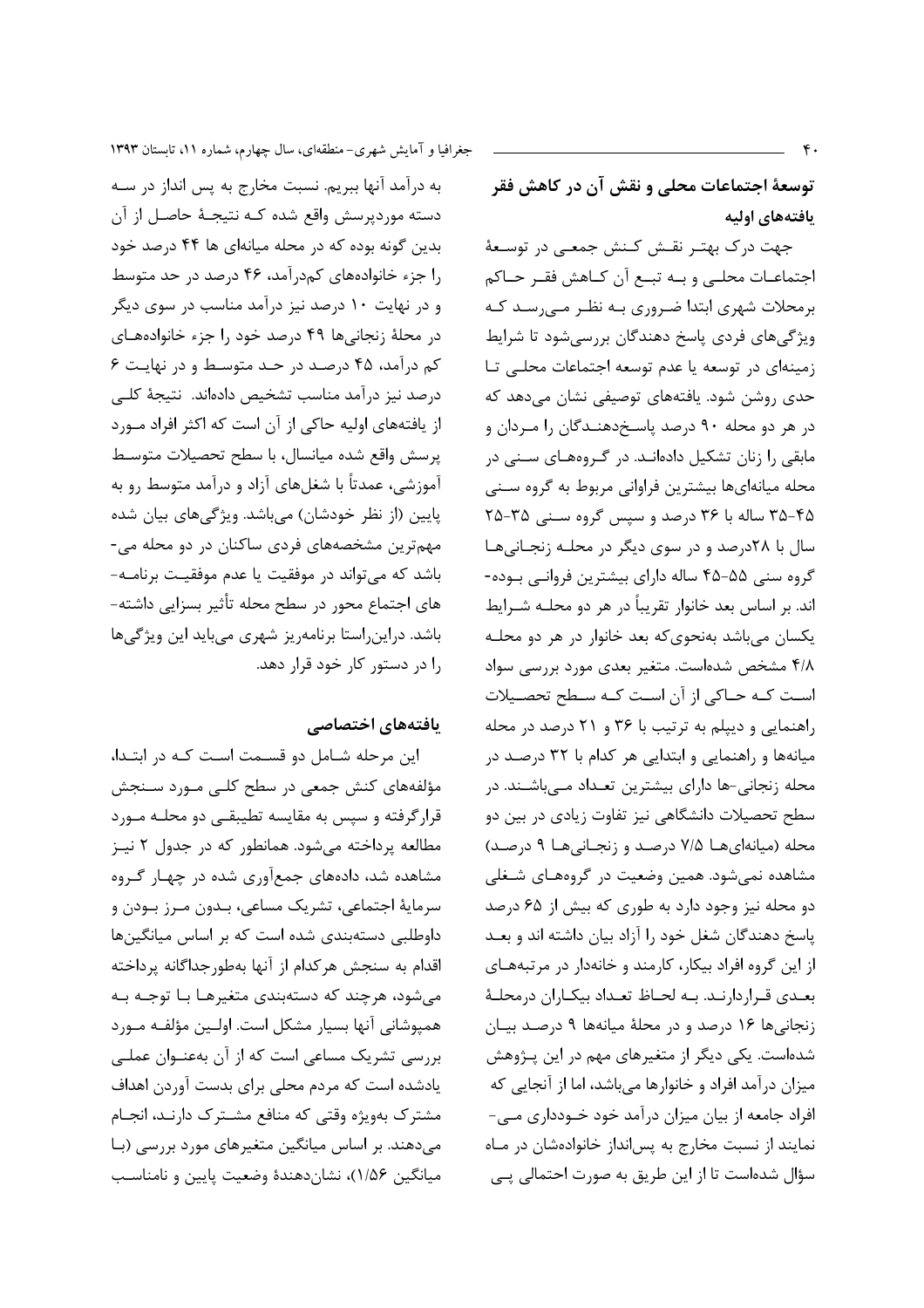آن برای هر دو محله است، هر چند که وضعیت محلـه میانهایها کمی مناسبتر است. ایــن وضـعیت حــاکی از آن است که فرایند تصمیم-سازی و تصـمیم-گیـری در سطح محلی شهری تهران چندان جایگـاهی نـدارد. در مؤلفهٔ بعدی یعنی داوطلبی بودن میزان آن بـه پـایین-ترین حد در بین سایر مؤلفههـا مـیرسـد. ایـن مؤلفـه هدفش سنجش سطح مشاركت افراد بـر اسـاس صـرف پول، انرژی و زمان و در نتیجـه سـطح رضـایت آنهـا از فعالیـتهـای جمعـی اسـت. نکتـهٔ جالـب در بررسـی متغیرهای مورد بررسے در ایـن مؤلفـه، آن اسـت کـه متغیرهایی همچون ترس از مشارکت کمتر دیگـران در کار گروهی و سود بیشتر دیگران، بیشترین تأثیر منفی را بر این مؤلفه داشتهاند. بهنظر می سد که این مسـأله به آنچه در مبانی نظری به عنوان سواری رایگــان و پــا مجانی پادشد، برمی گردد که همهٔ شـهروندان تـرس از آن دارند که از تلاشهای آنها در جهت منافع شخصی سایر افراد استفاده شود و نه اهداف جمعـی محلـه. بـر این اساس ضرورت دارد در مدیریت محلی همانند آنچه اگروال اشاره نمود، بـرای ادارهکـردن منـابع یـا منـافع مشترک محلی اقداماتی صورتگیرد که نقش مـدیریت





نمودار٣: میانگین امتیازات متغیرهای سرمایه اجتماعی

نمودار۴: میانگین امتیازات متغیرهای بدون مرز بودن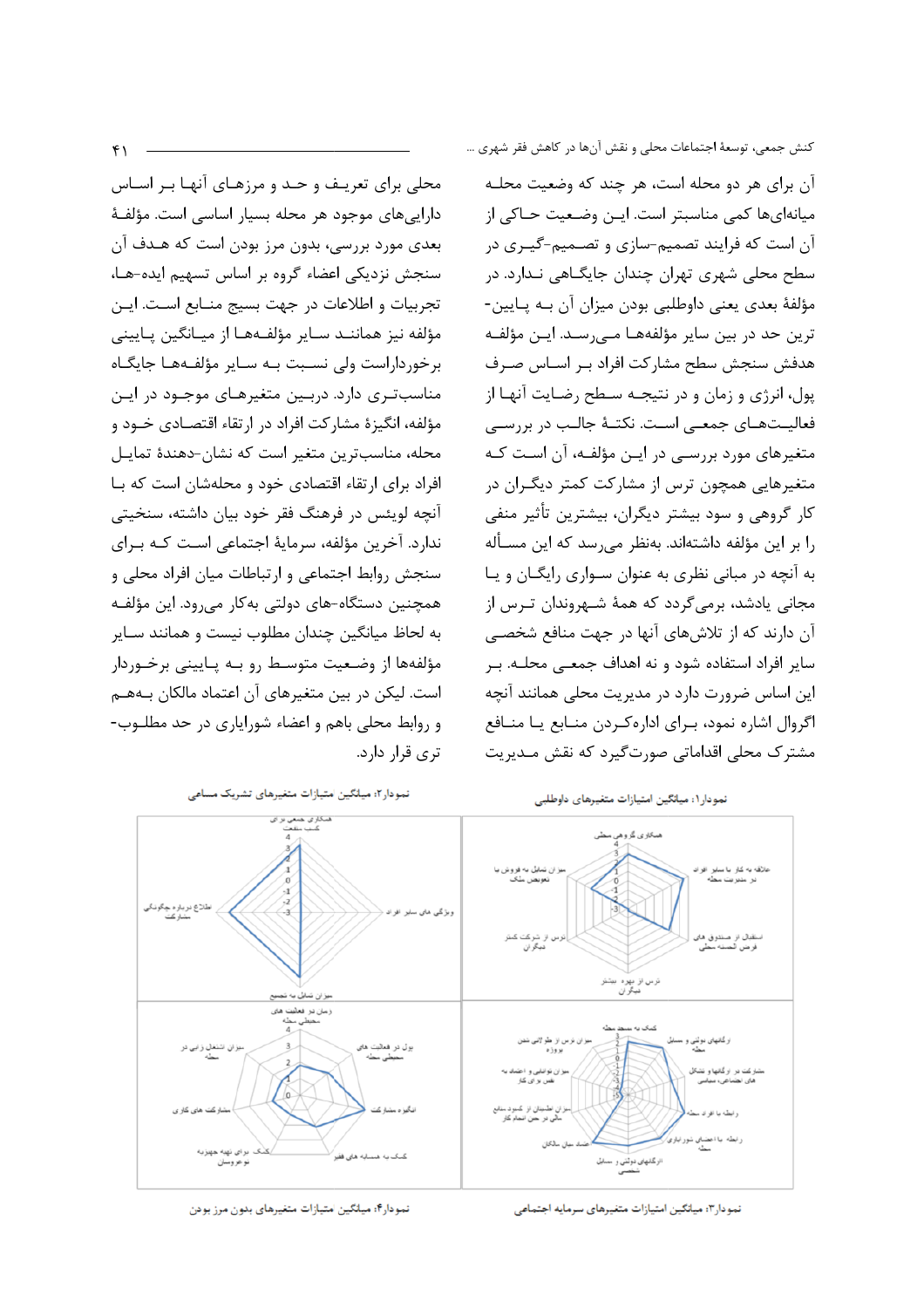جغرافیا و آمایش شهری-منطقهای، سال چهارم، شماره ۱۱، تابستان ۱۳۹۳

جمعي مي شود اين كنش جمعي، منفعت جمعي (خير جمعی) را نیز بهدنبال دارد. زیرا کـه بـر ارزش امـلاک آنها افزودهمی شود این رویداد یعنی استقبال از برنامه-های بهسازی و نوسازی در محلهٔ میانهای-ها بهخـوبی اتفاق افتاده زیرا آنان با انجام کنش جمعے عـلاوه بـر اینکه بر ارزش امـلاک خـود افـزودهانـد، توانسـتند بـا تسهیل عبور و مرور مشتریان بیشـتری بـرای صـنعت نوياي مبل سازي خود، جذب كنند.

در مجموع همانطور که در مبانی نظری به آن اشاره شد مزایای کنش جمعی در خیـر جمعی و همکاری جمعی خلاصه میشود. برایناساس سـؤالات طرح شده برای رسیدن به این هدف پـی٫یـزی شـده است . بهعنوان مثال در بسیاری از پیروژهها از قبیل بهسازی و نوسازی تا کلیهٔ افراد در یـک قطعـه تمایـل به تجمیع نداشته باشند، سایرین امکان بهسـازی و یـا نوسازی را ندارند پس روند مسکوت نگه داشته مے۔ شود. درواقع این عدم تمایل و ترس باعث عدم کـنش





مشارکت کاری، میزان ارتباط با ارگانهای دولتی راجع به مسایل محله در دو سال گذشته و میزان تمایل به تجمیع داشـتهانـد. در سـوی دیگـر محلـهٔ زنجـانی هـا میـانگین بـالاتری در ۴ متغیـر میـزان فعالیـتهـای اقتصادی زنان، میـزان تـرس از اینکـه دیگـران در کـار گروهی بیشتر استفاده ببرنـد، میـزان تـرس از اینکـه دیگران در کار گروهی کمتر شرکت کننـد و در نهایـت میزان اطمینان از کمبود منابع مالی در حین انجام کار داشته که به لحاظ دستهبندی جزء متغیرهای سـرمایهٔ اجتماعی جای مے گیرنـد. لـیکن در سـایر متغیرهـای دیگر مورد بررسی همچون اهمیـت ویژگـے هـای سـایر افراد گروه، کمک به همسایههای فقیـر، اشـتغال-زایـی

مرحلهٔ بعد در فرایند پژوهش حاضر پیبردن بـه میزان متغیرهای کنش جمعی مؤثر در توسعهٔ اجتمـاع محلی در دو محله و مقایسهٔ بین آنها مے باشـد. نتـایج حاصل از به کار گیری آزمونt نشان می دهـد کـه در ۱۲ متغیر از ۳۱ متغیر بهکار بردهشده، اختلاف معناداری بسین میسانگین هسای آنسان در دو محلسه در سسطح اطمینان۹۹ درصد وجود دارد. بهطوری که محلهٔ میانـه-ایهامیانگین بالاتری در ۸ متغیر، میزان صرف زمـان و یول در فعالیت-های محیطی محله، همکـاری گروهـی در جهت اهداف محله، همکـاری جمعـی بـرای کسـب منفعت بیشتر از شهرداری یا دولت (وام نوسازی، پارانه و غيره)، علاقه به كار با ساير افراد در مـديريت محلـه،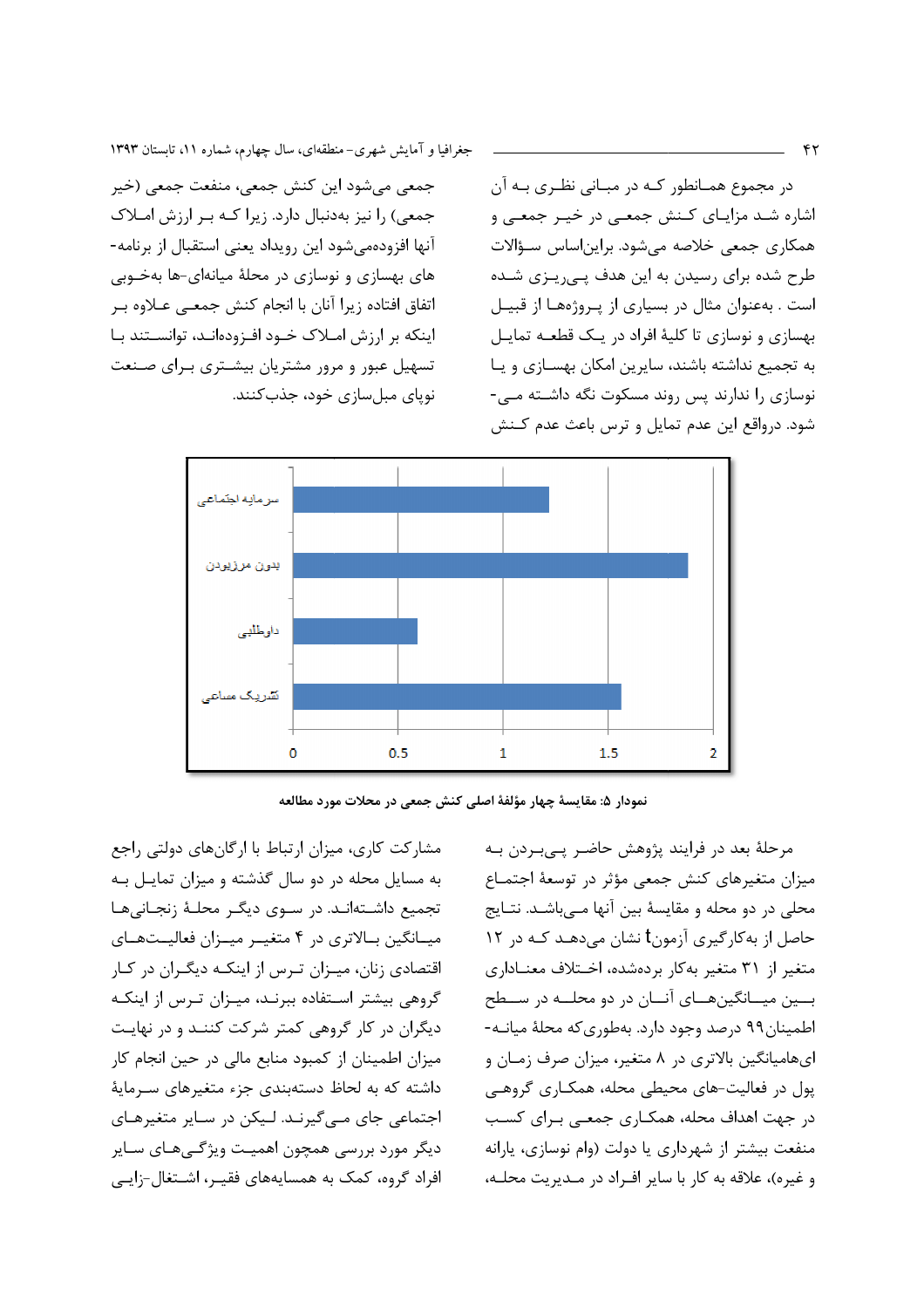ايــن در حــالى اســت كــه درســت بــرعكس در محلــهٔ زنجانیها متغیرها از میانگین بالاتری (به استثنای فعالیتهای اقتصادی زنان) برخودارند که باعث ضعف كنش جمعى مىشوند.

در محلـه و غيــره تفــاوت چنــداني در بــين دو محلــهٔ زنجانیها و میانـهایهـا مشـاهده نشـد. بـا مـروری بـر متغیرهای دارای اختلاف در دو محله متوجه میشـویم که در محلهٔ میانـهایهـا متغیرهـا از میـانگین بـالاتری برخودارند که در کنش جمعی و بـه پیـرو آن توسـعهٔ اجتماع محلی در برخورد با فقر نقش مثبتی را دارنـد و

| سطح                              | T                             | ميانهاىها                         |                              |                                     | زنجانىها                          |                                                                   |  |
|----------------------------------|-------------------------------|-----------------------------------|------------------------------|-------------------------------------|-----------------------------------|-------------------------------------------------------------------|--|
| معنى                             | valu                          | انحراف                            |                              | انحراف                              |                                   | متغيرها                                                           |  |
| دارى                             | е                             | معيار                             | ميانگين                      | معيار                               | ميانگين                           |                                                                   |  |
| $\cdot$ / $\cdot$ $\cdot$        | f/Y                           | 1/71                              | Y/YY                         | ۰/۶۸                                | 1/TT                              | میزان صرف زمان در فعالیتهای محیطی محله                            |  |
| $\cdot/\cdot\cdot$               | ۳۱۴۶                          | 1/TV                              | ۲/۴۵                         | ۰/۹۴                                | 1/78                              | میزان صرف پول در فعالیتهای محیطی محله                             |  |
| $\cdot$ /٣٢١                     | $\lambda$                     | $1/\tau$                          | ۲/۹۶                         | ۰/۹۱۲                               | 7/76                              | میزان تمایل شما برای همکاری گروهی در جهت اهداف محله               |  |
| $\cdot/\cdot\cdot$ ۳             | $\mathbf{y} \cdot \mathbf{x}$ | $1/\cdot \Lambda$                 | $\tau/\gamma\tau$            | $\cdot$ / Y Y &                     | ۳/۲۶                              | میزان تمایل شما برای همکاری جمعی برای کسب منفعت بیشتر از          |  |
|                                  |                               |                                   |                              |                                     |                                   | شهرداری یا دولت (وام نوسازی، پارانه)                              |  |
| $\cdot/\cdot\cdot\cdot$          | 9/6                           | $\lambda$                         | Y/YY                         | $\cdot/\Upsilon\cdot\cdot$          | $\mathbf{r}/\cdot \mathbf{q}$     | میزان علاقه به کار با سایر افراد در مدیریت محله                   |  |
| ۱۴۲۵.                            | $\cdot/\lambda\cdot\tau$      | $\cdot/\lambda$                   | ۲/۹۸                         | $\lambda$                           | 7/18                              | میزان اهمیت ویژگیهای سایر افراد در گروهی که میخواهم مشارکت        |  |
|                                  |                               |                                   |                              |                                     |                                   |                                                                   |  |
| $\cdot/\cdot$ ۳                  | 1180                          | $\cdot$ /9 $\cdot$                | $f(\cdot)$                   | $\cdot$ /9٢                         | $\mathbf{y}/\mathbf{y}$           | انگیزهٔ اصلی از مشارکت ارتقای منزلت اجتماعی اقتصادی خودم و محلهام |  |
| $\cdot$ / $\cdot$ $\Delta\Delta$ | ۵/۱                           | ۰/۷۷۶                             | ۲/۵۳                         | ۰/۸۷۵                               | ۱۱۸۶                              | سطح همکاری شما برای کمک به مسجد محله                              |  |
| .1.70                            | Y/Y                           | $\cdot$ / $\gamma \gamma \gamma$  | <b>T/TA</b>                  | $\cdot$ /YY \                       | ٢                                 | سطح همکاری شما برای کمک به همسایههای فقیر                         |  |
| $\cdot/\cdot \wedge \tau$        | ۱۱۷۵                          | ۰/۵۴۷                             | ۱۱۲۵                         | ۰/۳۷۹                               | ۱/۳۳                              | سطح کمک شما برای به تهیه جهیزیه برای نوعروسان                     |  |
| $\cdot/\cdot\cdot$               | 9/99                          | $\cdot$ / $\lambda \lambda f$     | ۲/۲۲                         | .707 <sub>A</sub>                   | $1/\cdot 5$                       | مشارکتهای کاری                                                    |  |
| $\cdot$ / $\cdot$ $\cdot$        | $-\mathbf{f}/\mathbf{Y}$      | ۰/۶۴۴                             | <b>Y/11</b>                  | ۱۹۹۱.                               | ۲/۴۸                              | میزان ارتباط با ارگانهای دولتی راجع به مسایل محله در دو سال گذشته |  |
| $\cdot$ /575                     | ۰۱۵۶۳                         | ۱۵۶.                              | ۱/۳۸                         | ۱۵۵.                                | $1/\tau\tau$                      | میزان اشتغالزایی در محله                                          |  |
| $\cdot/\cdot\cdot$               | $\tau/\tau$ ۶                 | ۰/۴۲۱                             | $1/\cdot \Delta$             | ۰/۲۲۶                               | ۱/۲۲                              | میزان فعالیت های اقتصادی توسط زنان                                |  |
| ۱۵۹،                             | 1/FY                          | $\cdot$ /۲۷۳                      | ۱/۰۸                         | ۰/۱۶۲                               | $1/\cdot 7$                       | تعداد تعاونيهاي اشتغالزايي زنان                                   |  |
| .1999                            | $\cdot$ /٣٨٨                  | $\cdot$ /YSA                      | 1/78                         | .71                                 | 1/YY                              | ميزان استقبال از صندوق هاى قرضالحسنه محلى                         |  |
| .785                             | 1/f                           | ۰/۴۳۴                             | 1/5                          | ۰/۳۵۱                               | $\frac{1}{2}$                     | میزان مشارکت شما در ارگانها و تشکلهای اجتماعی، سیاسی              |  |
| $\cdot$ /۲ $\cdot$ ۶             | 1/7V                          | ۰/۸۶۹                             | $\mathbf{r}/\cdot\mathbf{r}$ | $\cdot$ / $\wedge$ $\wedge$         | <b>Y/AA</b>                       | سطح رابطه شما با افراد محله                                       |  |
| .799                             | $1/\cdot \Delta$              | $\lambda$                         | ۲/۳۴                         | ۰/۹۱                                | 7/1 A                             | سطح رابطه شما با اعضاى شورايارى محله                              |  |
| $\cdot/\cdot\cdot\Lambda$        | $-\tau/\gamma\tau$            | .71                               | ۱۱۶۸                         | ۰/۷۶                                | $\mathbf{Y}/\boldsymbol{\cdot}$ ) | میزان ارتباط با ارگانهای دولتی راجع به مسایل شخصی در ٢ سال اخیر   |  |
| $\cdot/\cdot\cdot\cdot$          | $-1.79$                       | $\cdot$ / $\lambda$ Y )           | ۲/۴۱                         | $\cdot/\lambda\cdot\lambda$         | 37/57                             | میزان ترس از اینکه دیگران در کارگروهی بیشتر استفاده ببرند         |  |
| $\cdot/\cdot\cdot\cdot$          | $-\Delta/VT$                  | $\cdot/\lambda \setminus \lambda$ | <b>7/۳۷</b>                  | $\cdot$ / $\vee$ $\cdot$ $\uparrow$ | $\mathbf{r}/\mathbf{v}$           | میزان ترس از اینکه دیگران در کارگروهی کمتر شرکت کنند              |  |
| $\cdot/\cdot\cdot\cdot$          | T/99                          | .7949                             | ۳/۳۳                         | .719                                | 7/78                              | میزان تمایل به تجمیع                                              |  |
| ۰/۱۴۱                            | ۱/۴۸                          | ۱۵۶.                              | ۱۳۶                          | $\cdot/\Delta\cdot\Lambda$          | ۱/۲۲                              | میزان تمایل به فروش یا تعویض ملک                                  |  |
| .7971                            | $\boldsymbol{\cdot}$ /<br>AV  | $\cdot$ / $\land$ Y $\Diamond$    | $Y/\Lambda$ ۶                | $\cdot$ /94                         | $Y/\lambda\Delta$                 | میزان اطلاع درباره چگونگی مشاركت                                  |  |
| .7117                            | 1/5                           | $\cdot$ /<br>AV                   | $\mathbf{r}/\mathbf{v}$      | $\cdot$ /95                         | $Y/\lambda$ ۶                     | ميزان اعتماد ميان مالكان                                          |  |
| $\cdot$ /YYT                     | $-1791$                       | $\cdot/\lambda\lambda$ ۴          | $\Gamma/\Delta\Upsilon$      | $.79Y\Delta$                        | $\frac{8}{2}$                     | میزان ترس از طولانی شدن پروژه                                     |  |
| $\cdot/\cdot\cdot\cdot$          | $-\tau$ /9 $\lambda$          | $\cdot$ / Y Y &                   | ۴۱۰۶                         | $\cdot$ /۶۸۱                        | F/FY                              | میزان اطمینان از کمبود منابع مالی در حین انجام کار                |  |
| $\cdot/\cdot\,\mathbf{Y}\Delta$  | $-\nabla/\Lambda\,\Delta$     | $\cdot$ /<br>Y 9 V                | $\Upsilon/\Upsilon\Upsilon$  | $\cdot$ / $\vee$ $\circ$ $\circ$    | $\Gamma/97$                       | میزان توانایی و اعتماد به نفس برای کار                            |  |

جدول۴: مقایسهٔ میزان شاخصهای کنش جمعی و توسعهٔ اجتماعات محلی در دو محلهٔ مورد مطالعه

منبع:مطالعات نگارندگان،۱۳۹۲

 $\mathfrak{f}\mathfrak{r}$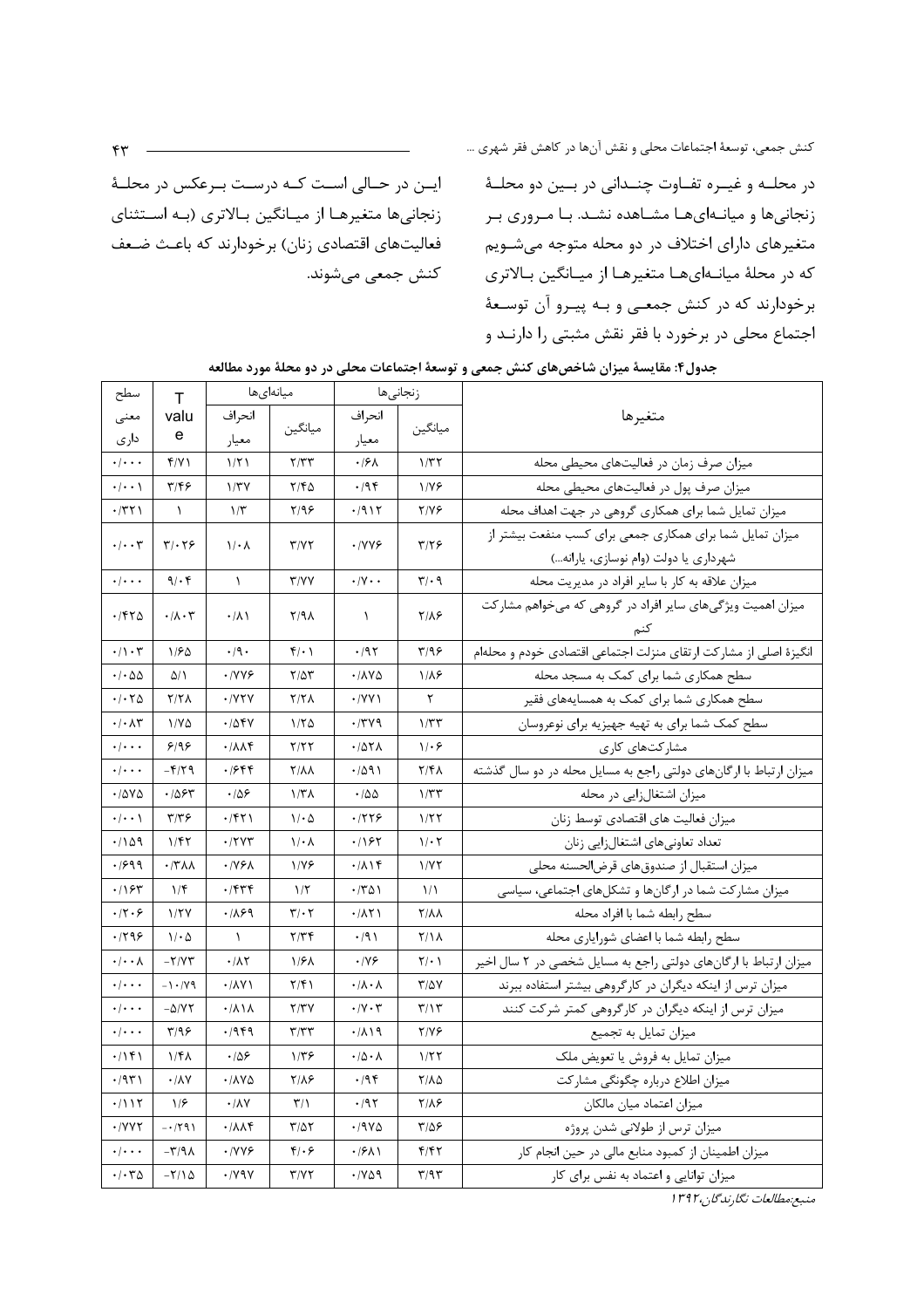هدف اختصاصی سوم

در ایسن مرحله در جهت شناسایی مهمترین متغیرهـای کـنش جمعـی متمایزکننـده در دو محلـهٔ زنجانی ها و میانـهای هـای نعمـتآبـاد از روش تحلیـل ", گرسسيون لجسستيک" بيا روش پيشيرو گيام به گيام استفاده شده است. در راستای رسیدن بـه ایـن هـدف، ابتدا متغیرهای وابسـتهای کـه در آزمـون قبلـی یعنـی آزمون t، معنىدار شناخته شده بودند به عنوان متغيير مستقل در آزمون رگرسیون لجستیک استفاده شدهاند. ویژگی اصلی این روش این است که متغیرهای قویتر انتخاب و وارد معادله می شوند (کلانتری،۱۳۸۵: ۱۸۹). نتايج حاصله از بكارگيري آزمون نشان مي دهد كه ايـن آزمون در گام ششم متوقف شده و شش عامـل ميـزان ترس از اینکه دیگران در کارگروهی بیشتر استفاده ببرند، میزان صرف زمان در فعالیتهای محیطی محله، میزان تمایل به تجمیع میزان، فعالیـتهـای اقتصـادی

زنان، میزان ترس از اینکه دیگران در کارگروهی کمتر شرکت کنند و در نهایت میـزان ارتبـاط بـا ارگانهـای دولتی راجع به مسـایل محلـه در دو سـال گذشـته بـه ترتیب مهمترین فاکتورهای متمایزکننـدهٔ دو محلـه در توسعهٔ اجتماع محلی محسوب می شود. این عامل هـا در مجموع ۸۶ درصد از پاسخدهندگان را به طـور صـحیح

جغرافیا و آمایش شهری-منطقهای، سال چهارم، شماره ۱۱، تابستان ۱۳۹۳

متمایز کردهاند. با ورود متغیرهای جدید به طور معنی-داری مقدار کایاسکور از گام اول تا گــام ششــم تغییــر کردهاست و این نشاندهندهٔ شدت تـأثیر بسـیار بـالای متغیرهای متمایز کننده بر متغیر وابسته مے باشـد کـه به-طور كامل مى توان اين مقادير را در جدول ذيل مشاهده نمود. همچنین مقدار P بهدست آمده از ۰/۰۱ کوچک تر می باشد، پس تأثیر متغیرهای متمایز کننده و ارتباط آنها با متغیر وابسته در سطح ۹۹درصد معنبی دا, شدەاست.

|                           |    |                               | .<br>.                         | .  .<br>- -                                                       |
|---------------------------|----|-------------------------------|--------------------------------|-------------------------------------------------------------------|
| Sig.                      | df | $Chi-$<br>square              | Correct class<br>$\frac{6}{9}$ | متغير                                                             |
| $\cdot$ / $\cdot$ $\cdot$ |    | ۵۹/۷۳۱                        | Y'                             | میزان ترس از اینکه دیگران در کارگروهی بیشتر استفاده ببرند         |
| $\cdot$ / $\cdot$ .       |    | YY/A9f                        | ٨٢                             | میزان صرف زمان در فعالیتهای محیطی محله                            |
| $\cdot$ / $\cdot$ .       |    | $\Delta V/\Delta$             | ٨٢                             | میزان تمایل به تجمیع                                              |
| $\cdot$ / $\cdot$ .       | ۴  | 981549                        | ۸۴                             | میزان، فعالیتهای اقتصادی زنان                                     |
| $\cdot$ / $\cdot$ $\cdot$ | ۵  | $\cdot \mathbf{y}/\mathbf{y}$ | $\Lambda \Upsilon/\Upsilon$    | میزان ترس از اینکه دیگران در کارگروهی کمتر شرکت کنند              |
| $\cdot \cdot \cdot$       | ۶  | $\cdot$ 9/755                 | ٨۶                             | میزان ارتباط با ارگانهای دولتی راجع به مسایل محله در دو سال گذشته |

جدول۵: متغیرهای متمایزکننده دو گروه و شدت اثر آنها بر متغیر وابسته

منبع: مطالعات نگارندگان،۱۳۹۲

جدول۶: ضریب B برای متغیرهای کنش جمعی و توسعه اجتماعات محلی متمایز کننده دو محله مورد مطالعه

| نسبت                     | Sig.                         | د, جه      | خطاي                       | $\beta$ ضریب                   | متغير                                                             |
|--------------------------|------------------------------|------------|----------------------------|--------------------------------|-------------------------------------------------------------------|
| برترى                    |                              | آزادی( df) | معيار (SE)                 |                                |                                                                   |
| $\Delta/\Lambda\Upsilon$ | $\cdot$ / $\cdot$ $\cdot$    |            | .779                       | $1/Y$ ۶                        | میزان ترس از اینکه دیگران در کارگروهی بیشتر استفاده ببرند         |
| .1549                    | $\cdot$ $\cdot$ $\cdot$      |            | .780                       | $-1/\lambda \Upsilon \Upsilon$ | میزان صرف زمان در فعالیتهای محیطی محله                            |
| .76.7                    | $\cdot$ / $\cdot$ )          |            | .1799                      | $-1911$                        | میزان تمایل به تجمیع                                              |
| .1157                    | .  . .9                      |            | .195 <sub>A</sub>          | $-\frac{1}{\sqrt{2}}$          | ميزان فعاليتهاى اقتصادى زنان                                      |
| Y/5Y                     | .7.15                        |            | .7719                      | .1999                          | میزان ترس از اینکه دیگران در کارگروهی کمتر شرکت کنند              |
| Y/FY                     | .1.1V                        |            | $\cdot$ /۴ $\cdot$ $\circ$ | .1999                          | میزان ارتباط با ارگانهای دولتی راجع به مسایل محله در دو سال گذشته |
| .1.79                    | $\cdot$ / $\cdot$ $\vee\tau$ |            | $Y/\cdot \Lambda$          | $-\mathbf{r}/\mathbf{v}$       | مقدار ثابت                                                        |

منبع: مطالعات نگارندگان،۱۳۹۲

 $f$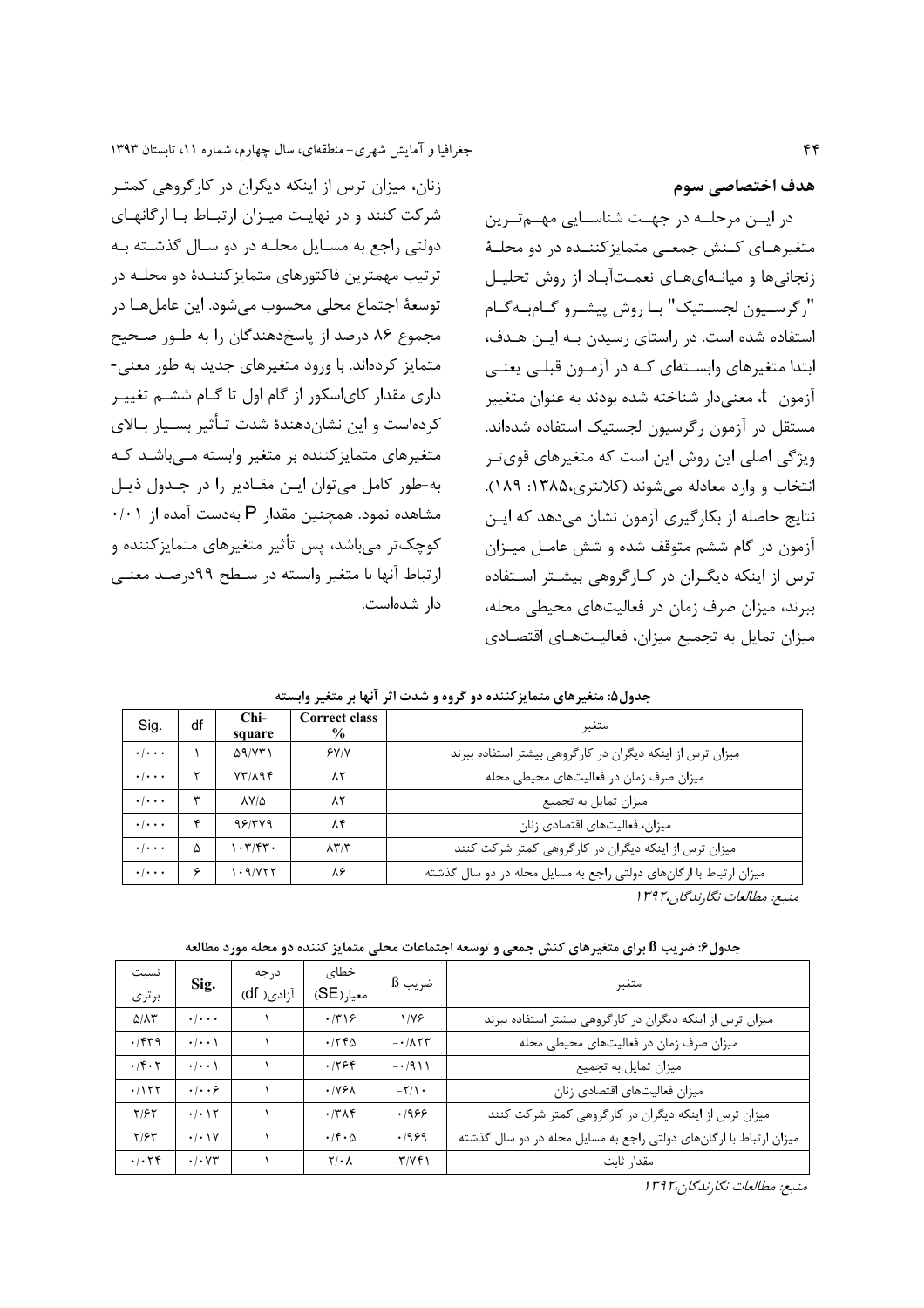برمبنای مقدار ثابت و ضریب B میتوان معادلهٔ بهینه رگرسیون لجستیک را نوشت (معادله ۱) میزان صرف ) (۸۲۳/۰-) + (میزان ترس از اینکه دیگران در کارگروهی بیشتر استفاده ببرند) ۱/۷۶ +۳/۷۴۱ = بر تری لگاریتمی ۰/۹۶۶ + ( میزان فعالیت اقتصادی زنان) (۲/۱-) +(میزان تمایل به تجمیع) (۹۱۱ /۰-) + زمان در فعالیتهای محیطی محله) میزان ارتباط با ارگانهای دولتی راجع به مسایل محله در) ۰/۹۶۹ + (میزان ترس از اینکه دیگران در کارگروهی کمتر شرکت کنند) دو سال گذشته).

قرارگیری این محله در خروجے شبهر تهیران، شیرایط دسترسی مناسبتری را بـرای جـذب مشـتریان و هـم محیط کسب و کار بهتری را برای کسبه فـراهم آورده-است. در سوی دیگـر در محلـه زنجـانی۵هـا اسـتقبال از برنامههای نوسازی کمتر بوده و عملاً مردم ایـن محلـه نتوانسته تغییـر نقـش داده و هنـوز در فعالیـتهـای همچون جمعآوري ضايعات آهـن و سمسـاري فعاليـت دارند. در پاسخ به برخی سوالات (همانند انگیزهٔ اصلی از مشارکتم ارتقای منزلت اجتماعی اقتصـادی خــودم و محله-ام است) با توجه به میانگین بـالای آن مشـخص شـد کـه زنجـانیهـا علاقمنـد بـه ارتقـای اقتصـادی و اجتماعی خود هستند ولی هنـوز سـاکنان آن بـه نظـر می سد به همفکری و کـنش جمعـی نرسـیدهانـد کـه بتوانند حداقل راهی برای تغییر کـارکرد و نقـش خـود بیابند. لازم به ذکر است قبل از روی آوردن میانهای-ها به میل سازی، شغل آنها نیز در حیطـه جمـع آوری ضایعات آهن و سمساری بـوده و سـؤال اساســی بـرای محققين پيش آورد كه چرا برخـي محـلات قادرنـد بـا کنش جمعی برنامههایی برای خروج از فقر پدید آورنـد و برخی دیگر نه؟ ایـن پـژوهش پاسـخ آن را در کـنش جمعی و فعالیتهای توسعه اجتماع محور در مبارزه با فقر جستجو کړد که به نظر می سد که تا حـد زيـادی به پاسخ رسیده که خلاصه آن در جدول ذیل مشـاهده می شود. درمجموع می توان نتیجه گیری کرد که میانهای های ساکن در نعمتآباد با فعالیتهای اجتماع محـور خـود، توانستهاند مؤلفههای کـنش جمعـی را بهتـر در محلـه خود نسبت به سایر محلات پیرامون پیاده نماینــد و در نتیجه میزان مشارکت و همکاری را برای اجرای برنامـه های اقتصادی در محله خود در راسـتای خـروج از تلـهٔ فقـر، افـزایش دهنـد. بـر اسـاس مشـاهدات میـدانی و مصاحبههای که نگارنده با ساکنین داشـته، مـردم ایـن محله در ۵ سال گذشته بـا گـرفتن نقـش توليـد مبـل ارزان قیمت نسبت به یافت آباد (به عنوان مرکز مبـل تهران) ضمن اشتغالزايي براي خود و حتى افراد سـاير محلات روز به روز بر وسعت و رونق کار خود افزودهاند، به نحوی که اکنون علاوه بر افزایش چشــم5یــر تعــداد کارگاههای تولیدکننده و مغازههای ارایهکنندهٔ مبـل در محله، حتی یارکینگهای برخبی از منـازل بـه عنـوان انبارهای مغازههای مبلفروشی درآمده است. بنـابراین پیش بینی می شود این محله با تولید مبل ارزان قیمت-تر نسبت به یافت-آباد در آینده نه چنـدان دور تبـدیل به رقیبی برای مرکز مبل تهران (یافت آبـاد) مـیتوانـد مبدل شود. ساکنان این محلـه حتـی بـه فکـر برپـایی بورس صادرات مبلمان، برگزاری نمایشگاههـای جـانبی با محصول خود میباشند. آنها اعتقاد داشتند کـه یکـی از علتهای جهش اقتصادی مردم این محلـه در سـال-های اخیر توجه به برنامههای بهسازی و نوسازی است. زیبرا اجبرای برنامـههـای نوسـازی در کنـار موقعیـت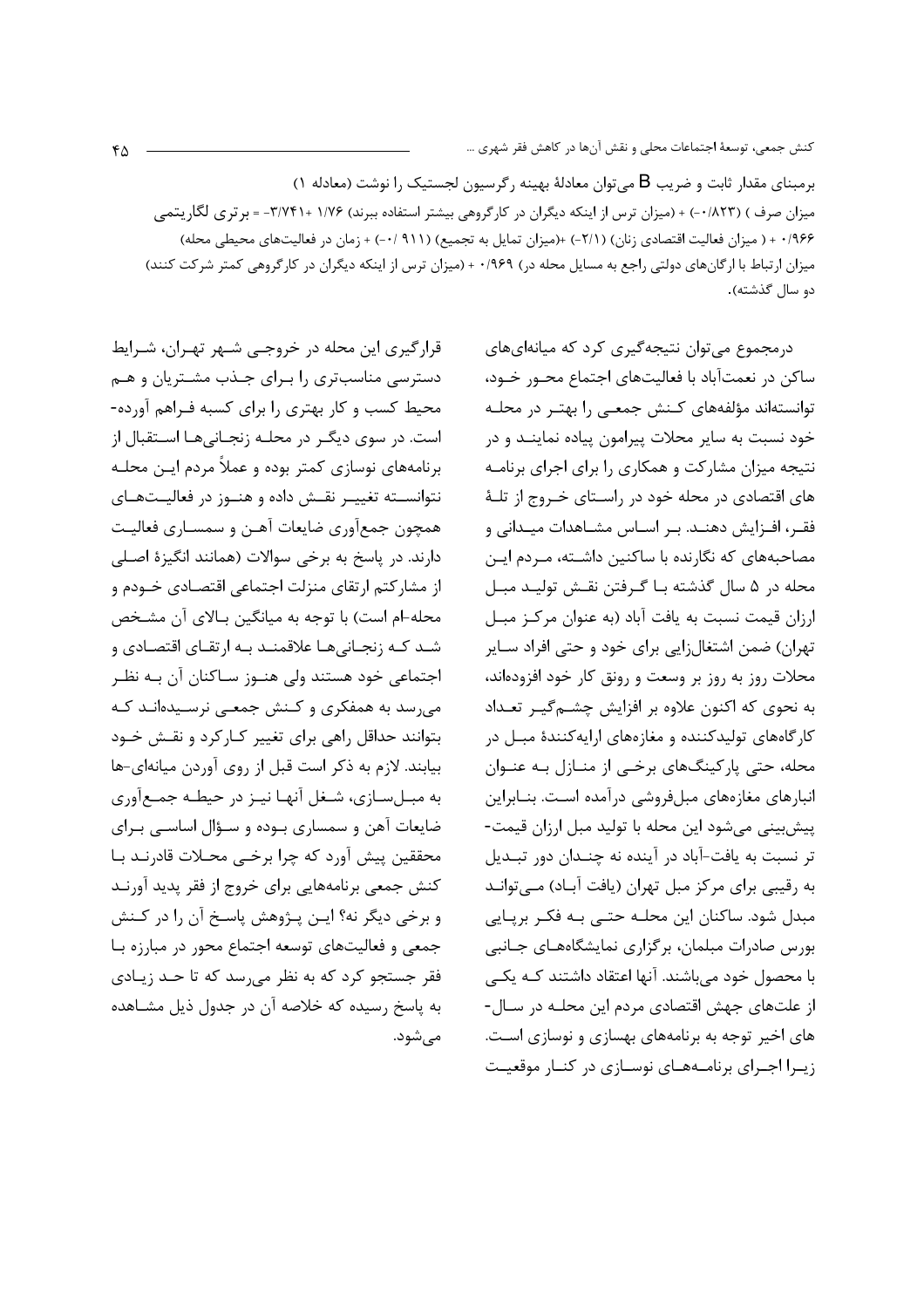| يافتهها                                                 | محلات مورد مطالعه |              |  |  |  |
|---------------------------------------------------------|-------------------|--------------|--|--|--|
|                                                         | محله زنجانىها     | محله ميانهها |  |  |  |
| هویت جمعی و چسبندگی اجتماعی                             |                   |              |  |  |  |
| وجود سرماية اجتماعي و ظرفيت اجتماع محلي براي كنش جمعي   | $-/+$             |              |  |  |  |
| كنش جمعي كه منجر به تحول اجتماعي (در اينجا اقتصادي) شود |                   |              |  |  |  |
| منىبع: نگارندگان،۱۳۹۲.                                  |                   |              |  |  |  |

جدول٧: خلاصة بافتههاي تحقيق

نتيجەگېرى

امروزه هم در ادبیـات علمــی و هــم در پــروژههــای برنامه یزی برای کاهش فقر در سطح دنیا، حرکت بـه ســمت برنامــههــایی از یــایین بــه بــالا، تمرکــززدا، دربر گیرنـده و مشـارکت گسـتردهٔ مـردم، بـهکـارگیری دانش بومی و مقتدرسازی و توانمندسازی فقرا در قالب توسعهٔ اجتماعات محلی تأکید بسیاری میشـود. لـیکن با برنامهریزی متمرکزی که در کشورمان تابهحال شاهد بوديم متأسفانه مسير برخورد با فقر با ابـزار نـهچنــدان یایدار و کارآمد توزیع ناچیزی از یـول نفـت اسـت کـه عموماً از طریق نهادها و دستگاههـای دولتـی صـورت-گرفته و ليكن به توسعهٔ اجتماعات محلبي و مكـانيزمي که اینگونه اجتماعات می تواند در برخورد با فقر داشــته باشند، توجهي نشدهاست. بر اســاس چــارچوب نظـري پژوهش و متغیرهای مستخرج شـده از ایـن چـارچوب برخی محلات در برخورد بـا فقـر در قالـب اجتماعـات محلی موفق تر عمل می نمایند کـه در ابتـدا لازم اسـت كه متغيرهايي را كه محلات را از ساير محـلات متمـايز مینماید، شناخت. نتایج حاصله نشان میدهد که شش عامــل ميــزان تــرس از منفعــت بيشــتر ديگــران در کارگروهی، میزان صرف زمان در فعالیتهـای محیطـی محله، میزان تمایل به تجمیع، فعالیـتهـای اقتصـادی زنان، ترس از مشارکت کمتر دیگران در کـارگروهی و میزان ارتباط با ارگانهای دولتی راجع به مسایل محله به ترتیب مهمترین فاکتورهای متمایز-کنندهٔ دو محلـه در توسعۂ اجتماع محلی محسوب مے شـود. همچنــین

گرچه در متغیرهای زمینـهای از قبیـل: سـن، سـواد و حتی زبان و قومیت بین دو محله میانهایها و زنجـانی-هـا تفـاوتي وجـود نـدارد، لـيكن ميانـهايهـا ظرفيـت اجتماعی بهتری برای کنش جمعی داشتهانـد کـه ایـن كنش جمعي منجر به تحول اقتصادي و خـروج از تلـهٔ فضایی فقر شده و جهش اقتصادی مناسبی را برای این محله در قیاس با محلات پیرامون به بار آوردهاست. به-نظر می رسد که راهبرد برنامهریزی توسعهٔ اجتماعـات محلی در نظام برنامهریزی شهری ایران نیـز مـیتوانـد مؤثر واقع شود چـرا كــه ايــن اجتماعــات بــا توجــه بــه سرمايه-هاي طبيعـي، اجتمـاعي، فيزيكـي، فرهنگـي و انسانی موجود در خود می توانند بهرهبرداری بهینـه از این سرمایهها داشته باشند و مقـدمات و بسـتر توسـعهٔ پایدار شهری را در فضاهای متعلـق بـه خـویش فـراهم نماىند.

### منابع و مآخذ

- اصغريور ماسوله، احمدرضا، بهروان، حسـين، نوغـاني، محسن و يوسفي، علي (١٣٨٩)، تحليـل كـنشهـاي جمعي و تطبيق آن با بافت فرسودهٔ منطقه ثامن شهر مشهد، مجلهٔ علوم اجتماعی دانشکده ادبیـات و علـوم انسانی فرودسی مشهد.
- حاجی پور، خلیل (۱۳۸۵)، برنام ریزی محلـه مبنـا، رهیافتی کارآمد در ایجاد مدیریت شهری پایدار، نشریهٔ هنرهای زیبا، شماره۲۶.
- سـجادي، ژيــلا و اســكندري ثــاني، محمــد (١٣٩٢)، برنامه-ریزی اجتماع محلی محور، رویکردی پایدار در

۴۶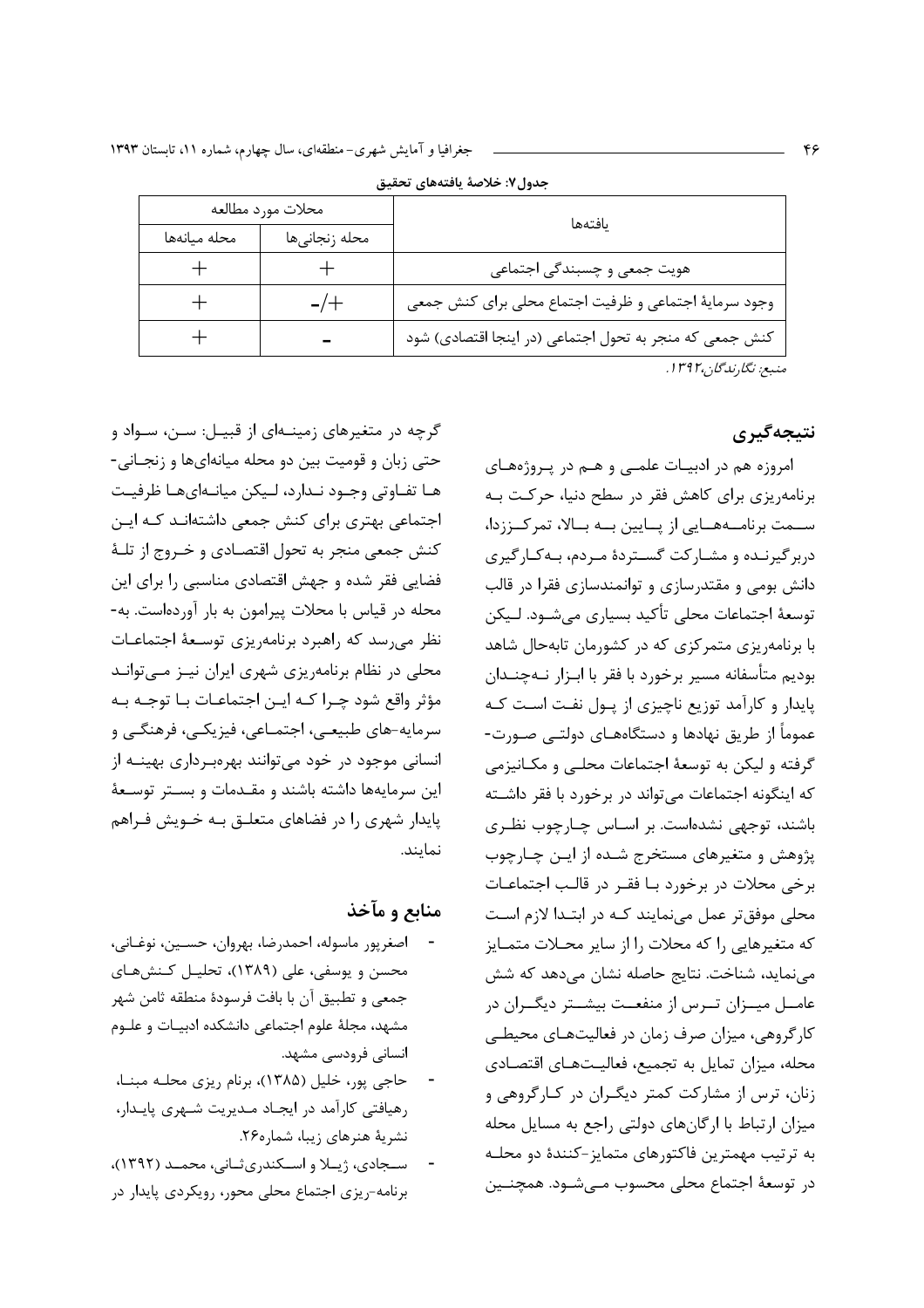ا, تقای امنیت اقتصـادی منــاطق کــم در آمــد شــهری ایران، همایش ملبی خراسان جنوبی نظم، امنیت، دانشگاه پ حند.

- شارع یور، محمود و حسینی راد، علی (۱۳۸۷)، بررسی رابطهٔ بین سرمایهٔ اجتماعی و مشارکت ورزشی، مجله حركت، شماره ٣٧.
- صرافی، مظفر (۱۳۸۰)، ابر مسـلهای شـهری ایـران و نقش برنامه ریزان شهری، مجلهٔ معماری و شهرسازی، شماره ۶۳–۶۲٪ تهران.
- عسگری تفرشی، حدیثه و ادیبزاده، بهمـن (۱۳۸۹)، بررسی عوامل محیطی مـؤثر در نوسـازی بافـتھـای فرسودهٔ شهری ب منظور افزایش امنیت محلی، نشریهٔ هويت شهر، سال چهارم، شماره۶.
- عبداللهي، مجيد و اکبري، غضنفر (١٣٨۵)، مجموعـهٔ قوانین و مقررات ده و دهیاری با آخیرین اصلاحات و الحاقات، انتشارات قلمستان هنر، تهران.
- عبداللهي، مجيد، صرافي، مظفر، تـوكلي-نيــا، جميلــه (۱۳۸۹)، بررسی نظری مفهوم محله و بازتعریف آن با تأکید بر شرایط محله-های شهری ایران، پژوهشهای جغرافیای انسانی، شماره۷۲، تهران.
- عسگری، علی (۱۳۸۳)،گونه-شناسی مفـاهیم و دیـد-گــاەھــاي توســعهٔ محلــهاي پايــدار، ســمينار توســعهٔ محلهای پایدار شهرداری تهران.
- کلانتری، خلیل(۱۳۸۵)، پردارش و تحلیل داده ها در تحقيقـات اجتمـاعي و اقتصـادي، انتشـارات شـريف، تهران.
- راز اندیشــان عمــران (۱۳۸۷)، طـرح منظـر شــهری  $\blacksquare$ نعمتآباد غربي مرحلهٔ اول، سازمان نوسازي شهرداري تهران.
- رفیعپور، سعید، داداشپور، هاشم و رفیعیان، مجتبـی (۱۳۸۹)، بررسی ظرفیتهای سرمایه اجتماعی در چارچوب برنامهریزی محلّه -مبنا نمونه مورد مطالعـه محلّه فيروزسالار گوگان، فصلنامهٔ برنامهریزی رفـاه و توسعة اجتماعي شماره٣.
- ;اهـدي-اصـل، محمـد و بسـاطيان، سـيد محمـد (۱۳۹۰)، مسائل و مشکلات فقر در ایران، فصلنامهٔ برنامه-ريزي رفاه و توسعهٔ اجتماعي، شماره ٧.
- مافي، عزت الله، خاكيور، براتعلي و باوان بور، عليرضـا (١٣٨٨)، نقش سـرماية اجتمـاعي در توسـعة يايـدار محله|ی، مجلّهٔ جغرافیا و توسعهٔ ناحیه|ی، شــماره۱۲، مشهد.
- ممفورد، لوييز (١٣٨٧)، شهر در بستر تاريخ خاستگاه، دگرگونیهـا و دورنمـای آن، ترجمـهٔ احمـد عظیمـی بلوريان، انتشارات رسا.

- Agrawal, A., and C. Gibson. 2001. Communities and the environment: Ethnicity, gender and the state  $\overline{\mathbf{m}}$ community-based conservation. **New** Brunswick, NJ: Rutgers University Press. - Agrawal, A. 2001. Common property institutions and sustainable governance of resources. World Development 29  $(10): 1649-72.$ 

- Blockland, T. (2003) Urban Bounds, Translated  $\mathbf{b}$ Lee  $K_{\cdot}$ Mitzman. Cambridge: Polity Press.

- Beard,  $V_{.}$ 2007. Household contributions to community development in Indonesia. World Development 35 (4): 607-25.

Individual - Beard, V. A. (2005) determinants of citizen participation in community development in Indonesia, Environment and Planning C,  $23(1)$ , pp.  $21 - 39$ .

- Cooke, P. (1980) Localities: the changing face of urban Britain, London: Unwin Hyman.

- Chambers, R. 1997. Whose reality counts? Putting the first last. London: Intermediate Technology Publications.

- Diamond, L. (2001). Developing Toward consolidation. democracy: Baltimore: Johns Hopkins University Press

- Fokuyama, F. 2000. The End of Order (The End of Social Capital and Protect)